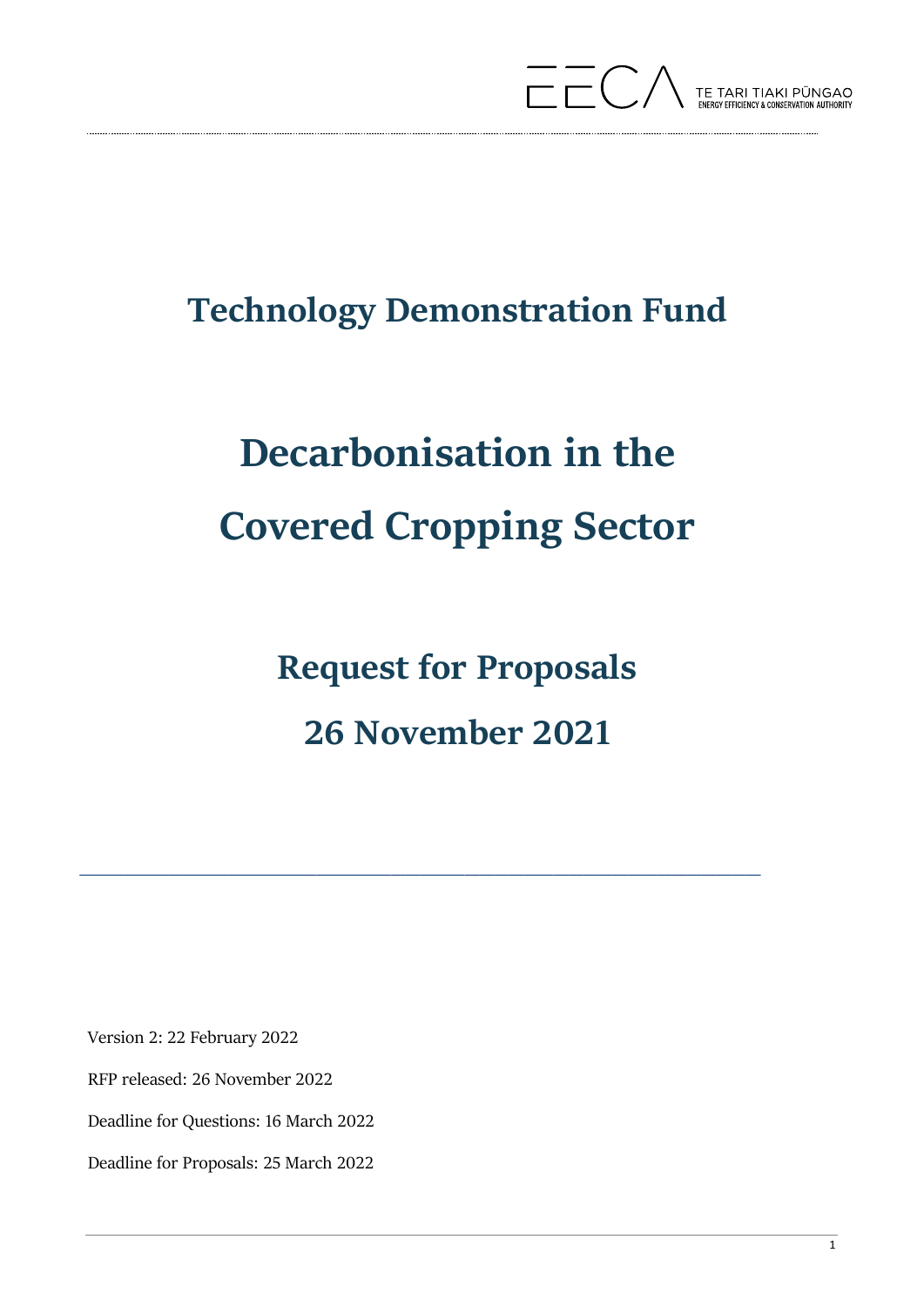# **CONTENTS**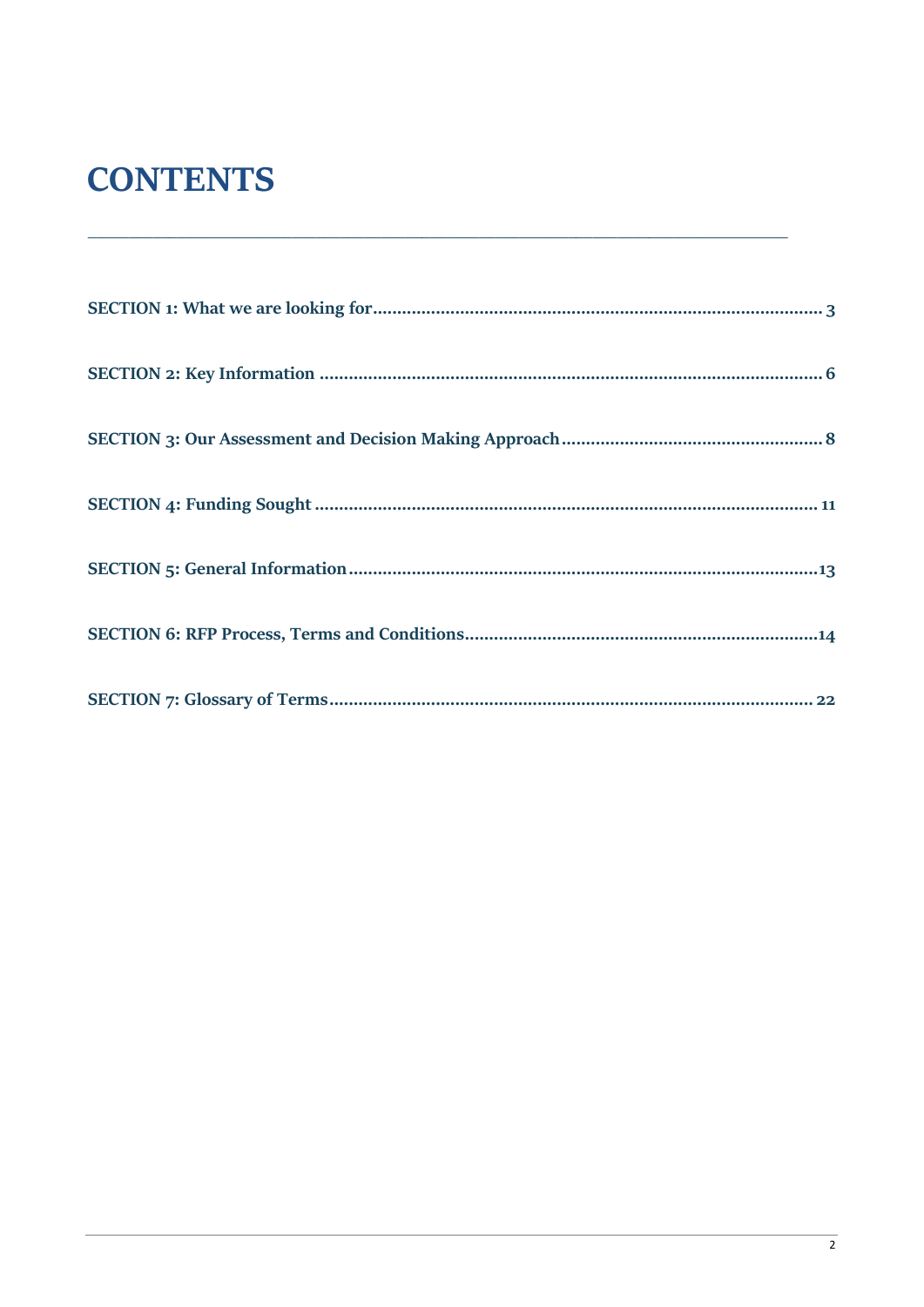# <span id="page-2-0"></span>SECTION 1: What we are looking for?

# **1.1 Introduction**

The Energy Efficiency and Conservation Authority (EECA) purpose is to mobilise New Zealanders to be world leaders in clean and clever energy use. A strategic focus is to motivate decision makers to accelerate the transition to productive and low emissions businesses. We do this through regulating, motivating people and co-investing in energy efficient technologies and the use of renewable sources of energy.

# **1.2 What we are looking for**

The purpose of EECA's Technology Demonstration Fund is to encourage businesses to innovate and invest in new and underutilised technologies and processes that will deliver increased energy productivity and reduced global warming emissions. The co-investment is to reduce the risk of the early adopter, and to enable EECA to disseminate the learnings from the demonstration project for greater uptake of the technologies across New Zealand.

The investment focus for this one-off funding round is to demonstrate the potential for **decarbonisation of small to medium businesses in the covered cropping sector**. EECA has allocated up to \$1,250,000 for co-investment in approved Projects under this RFP.

EECA is seeking Proposals to deliver projects that will demonstrate diffusion of electrification and other technologies for controlling glasshouse atmospheres. Projects will need to demonstrate public benefits and replication potential.

The Fund will offer up to 40% EECA Funding towards the cost of suitable Projects, i.e., up to 40% cost of a low emissions heating/dehumidifying/cooling/CO2 enrichment system. EECA Funding is capped at \$250,000 per Project.

For successful Proposals, a funding contract would be offered by EECA. The contract template is available on EECA's website.

#### **Sharing results and learnings is vital to the success of the Fund.**

One of the ways EECA promotes wider uptake of technology is to share results and learnings across New Zealand. It is a requirement that EECA Funding Recipients will collaborate to share their story and results across a variety of media. Case studies of the Projects will also be published on the EECA website.

# **1.3 Eligibility**

#### **What can be funded?**

The Fund will support capital investment for technology involved in decarbonising businesses within the covered cropping sector, with specific orientation towards co-funding technology conversion or replacement within glasshouses.

Feasibility investigations need to have been completed prior to submitting the Proposal as it is important for EECA to be able to compare the efficiency and energy related carbon emissions of the existing system and a proposed new system.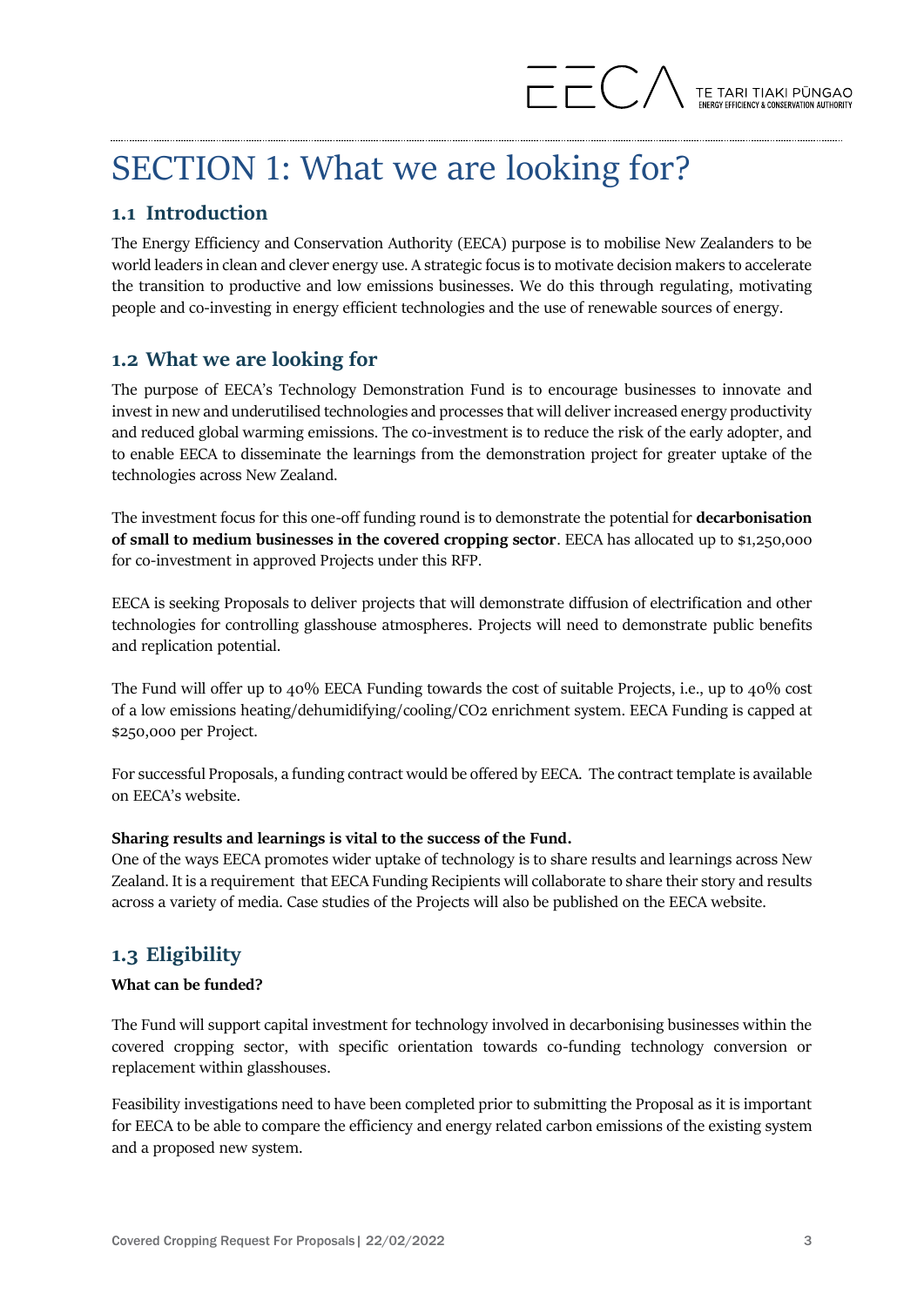As a minimum, the following must be known about the Project prior to the Proposal:

- The accurate cost of the new technology/system/upgrade.
- The process the technology/system/upgrade will cover heating/cooling, dehumidifying, Co2 enrichment.
- The size of the covered cropping system it will control.
- The energy consumption of current technology/system.
- The geographical location of operation.
- The produce/crops type (e.g. tomatoes, cucumbers)
- The production level per year prior, and any anticipated changes.
- The load related cost of supply of electricity for new electrification technology/system/upgrade.

Factors that are important to us when considering Projects include:

- The technologies to be installed should reduce the energy intensity and/or greenhouse gas emissions of an organisation's operation.
- The project must have the potential to be applied to other businesses across the covered cropping horticulture sector.
- Funding Recipients must be willing to promote their projects and share the findings.
- The technology must be commercially available, and the project must be financially viable.
- Projects that have already started or would happen anyway cannot be funded.
- Feasibility investigations need to have been completed prior to submitting the Proposal as it is important for EECA to be able to compare the technical and economic performance, outputs and efficiency of the proposed solution, and its carbon emissions, against the existing system.

In addition, the following factors are important to us in considering Proposals:

- Clear deliverables and acceptable timelines.
- Projects will be delivered in a timely manner to meet the Fund's demonstration objectives.
- Applicant's share of funding is approved and committed to the Project.
- Any regulatory approvals required have been identified and allowed for.
- Clarity about ownership of any assets purchased through the Fund.

#### **What will not be funded?**

For clarity, the following technologies and activities are outside the scope of the Fund:

- Biomass boilers (numerous projects already funded by EECA and technology well demonstrated).
- Shade screens (technology standard practice in new glasshouses and benefits well understood).
- Any activities that would represent an ongoing financial liability for EECA, such as insurance underwriting.
- Projects that are purely focused on training or professional development.
- Projects that are purely focused on education and information provision.
- Research being defined as original and planned investigation undertaken with the prospect of gaining new scientific or technical knowledge and understanding.
- "Business as usual" costs of an organisation such as the costs associated with existing staff.

Where Applicants are looking for relevant feedback as to whether their Project idea would potentially fit with the Fund's scope, please email EECA's Point of Contact.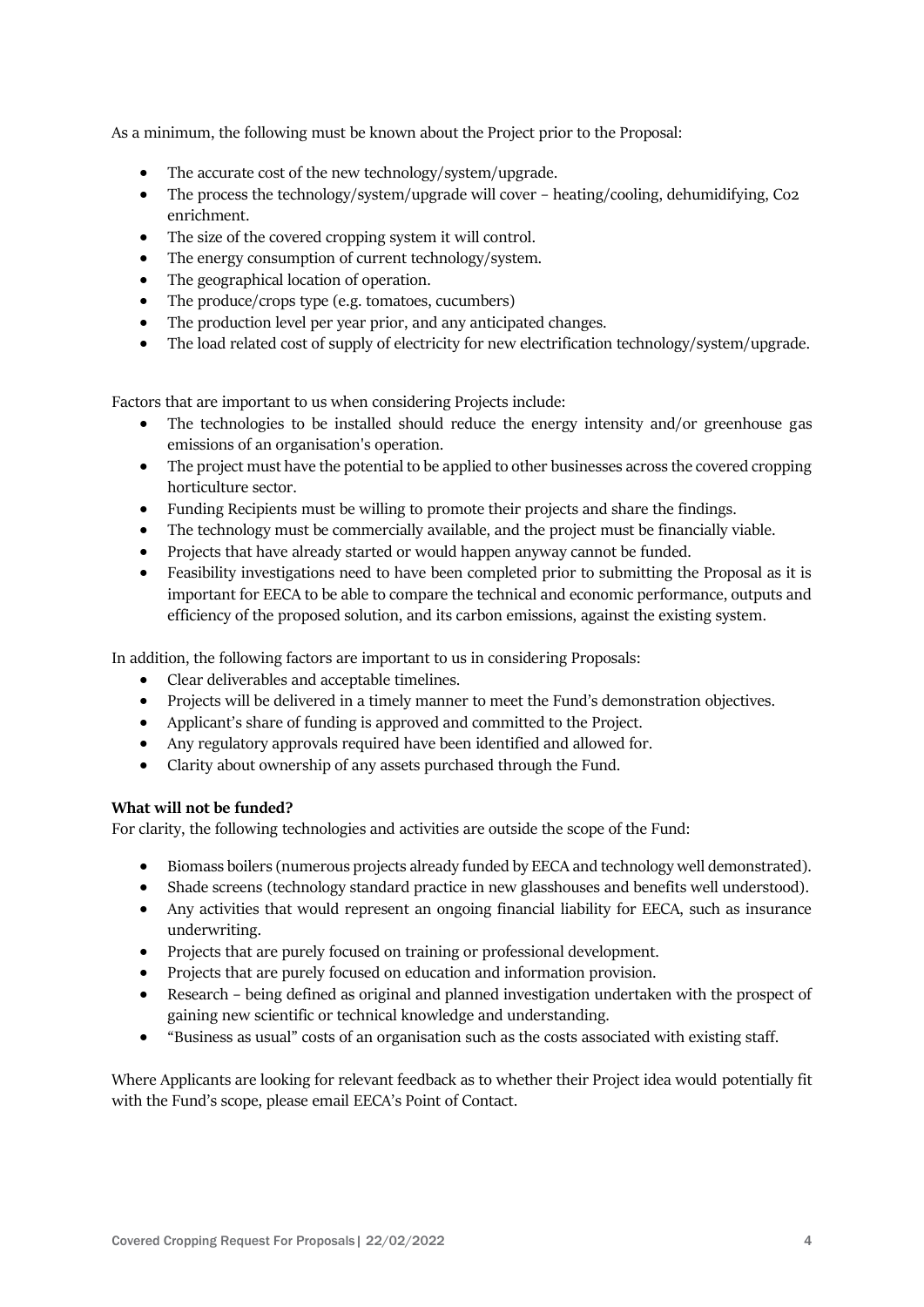# **1.4 Who can apply?**

The Fund is open to all New Zealand-based and New Zealand-registered legal entities, other than a public service department, non-public service department, or statutory Crown entity (except Crown entity companies).

For clarity, the following types of organisations **are** eligible to submit Proposals:

- State-owned Enterprises.
- Local Councils.
- Regional Councils.

Proposals must be for Projects delivered in New Zealand. Proposals can include the involvement of project partners based overseas.

# **1.5 Co-funding**

A minimum level of Applicant co-funding is required for each Proposal. This co-funding must be cash and not in-kind (such as existing assets, cost of existing staff, or the provision of already-purchased goods and services). It cannot be used to cover 'business as usual' costs such as ongoing costs of existing operations (however the cost of an external contractor hired to backfill for a staff member assigned to the Project can be included).

EECA funding, and any co-funding from other central government grants, cannot in total exceed 40% of the total cost of the Project.

All eligible and complete Proposals, regardless of the amount of funding requested, will go through the same assessment process, and if successful, may be offered funding.

# **1.6 How will decisions be made?**

- Applicants submit Proposals in response to this RFP.
- Applications will be assessed to meet minimum eligibility criteria.
- Applications will be evaluated against set funding criteria and commentary produced.
- An EECA Assessment Panel will then assess and score all eligible Proposals and, after a Panel moderation session, make funding recommendations.
- The EECA Group Manager Investment and Engagement will make final funding decisions.
- EECA and successful Applicants will sign Funding Agreements for the delivery of the Projects.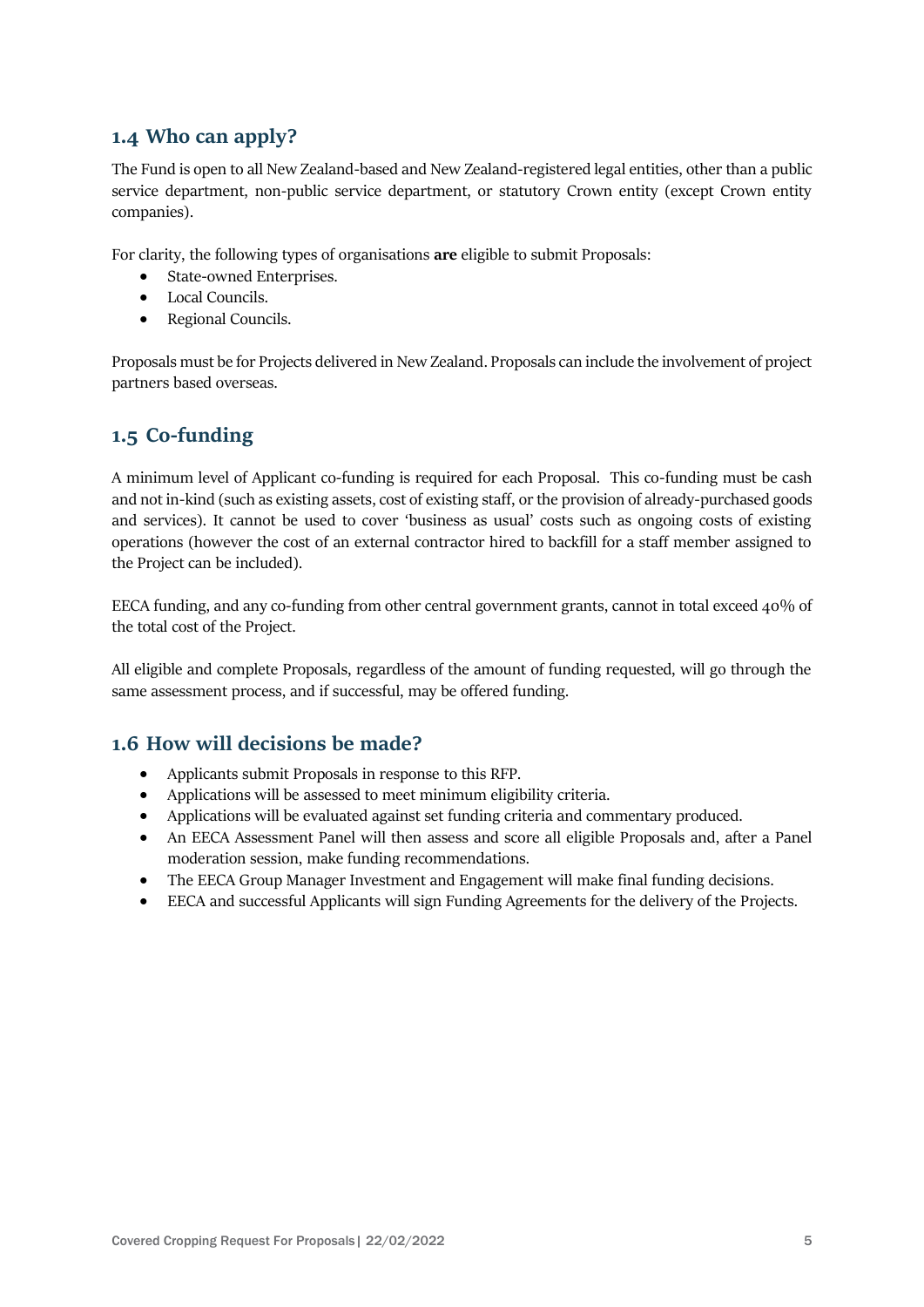# <span id="page-5-0"></span>SECTION 2: Key Information

### **2.1 Context**

This RFP is an invitation to submit a Proposal for funding from the EECA Technology Demonstration Fund to demonstrate decarbonisation of small to medium businesses in the covered cropping sector.

### **2.2 Our timeline**

Here is our timeline for this RFP. All dates and times are in New Zealand.

| <b>Steps in the RFP process</b>                                                             | <b>Time and Date</b>       |  |
|---------------------------------------------------------------------------------------------|----------------------------|--|
| Deadline for questions from Applicants                                                      | 5.00 pm, 16 March 2022     |  |
| Deadline for EECA to answer Applicants' questions                                           | 5.00 pm, 18 March 2022     |  |
| <b>Deadline for Proposals</b>                                                               | 12.00 pm, 25 March 2022    |  |
| Assessment Panel process (including assessing<br>proposals and any interviews of Applicants | Completed by 25 April 2022 |  |
| Panel recommendations and Group Manager<br>decision process                                 | Completed by 26 April 2022 |  |
| Applicants notified of outcome                                                              | By 04 May 2022             |  |

#### **2.3 How to contact us**

All enquiries (such as questions on the scope of the Fund or how to complete the Response Form) must be directed to our Point of Contact by the "Deadline for questions" above. We will manage all external communications through this Point of Contact.

#### Our **Point of Contact**

**Name:** Dinesh Chand

**Role:** Technology Demonstration Fund Manager

**Email address:** [Business@eeca.govt.nz](mailto:Business@eeca.govt.nz)

# **2.4 Developing and submitting your Proposal**

This is an open competitive process. The RFP sets out the step-by-step process and conditions that apply.

Take time to read and understand the RFP. In particular:

- i. develop a strong understanding of what we are looking for as detailed in Section 1.
- ii. in structuring your Proposal consider how it will be assessed. Section 3 describes our assessment and decision-making approach.

If anything is unclear, or you have a question, email our Point of Contact for an explanation. Please do so before the deadline for questions.

In submitting your Proposal you must use the Response Form available on the EECA website.

You must also complete and sign the declaration at the end of the Response Form.

In submitting a Proposal you agree that your offer will remain open for acceptance by EECA for three calendar months from the Deadline for Proposals.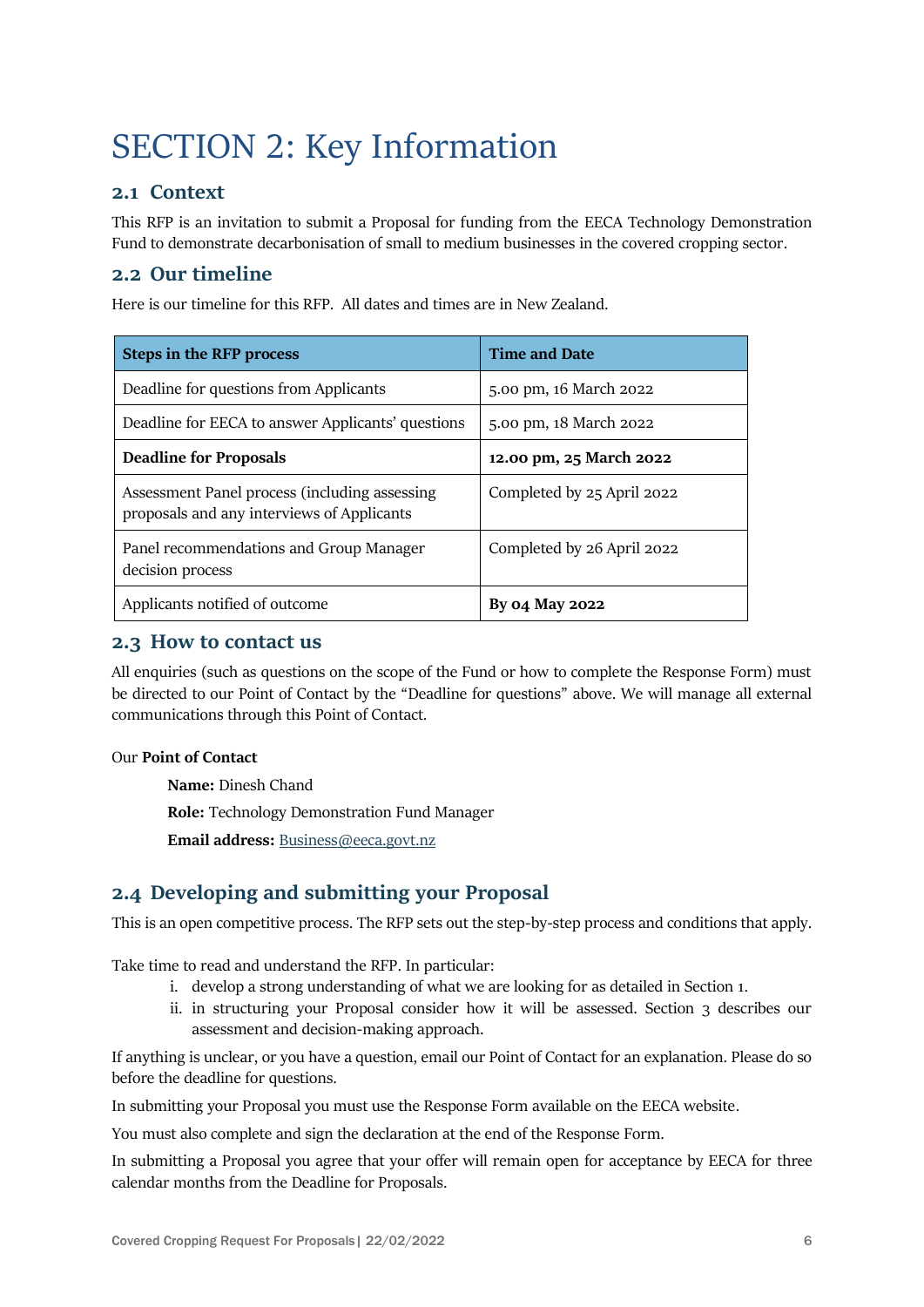The total size of your Proposal should not exceed 20MB. Your proposal must not include any zipped or executable files.

### **2.5 Address for submitting your Proposal**

Proposals **must be submitted by email to EECA** at the following address: [Business@eeca.govt.nz.](mailto:Business@eeca.govt.nz)

Proposals sent by post or fax, or hard copy delivered to our office, will not be accepted.

#### **2.6 Late changes to the RFP or RFP process**

If, after publishing the RFP, we need to change anything about the RFP, or the RFP process, or want to provide Applicants with additional information we will let all Applicants know by placing a notice on the Covered Cropping Request for Proposal page of the EECA website (where you got this RFP documentation from).

It is your responsibility to check for any updates prior to submitting your Proposal.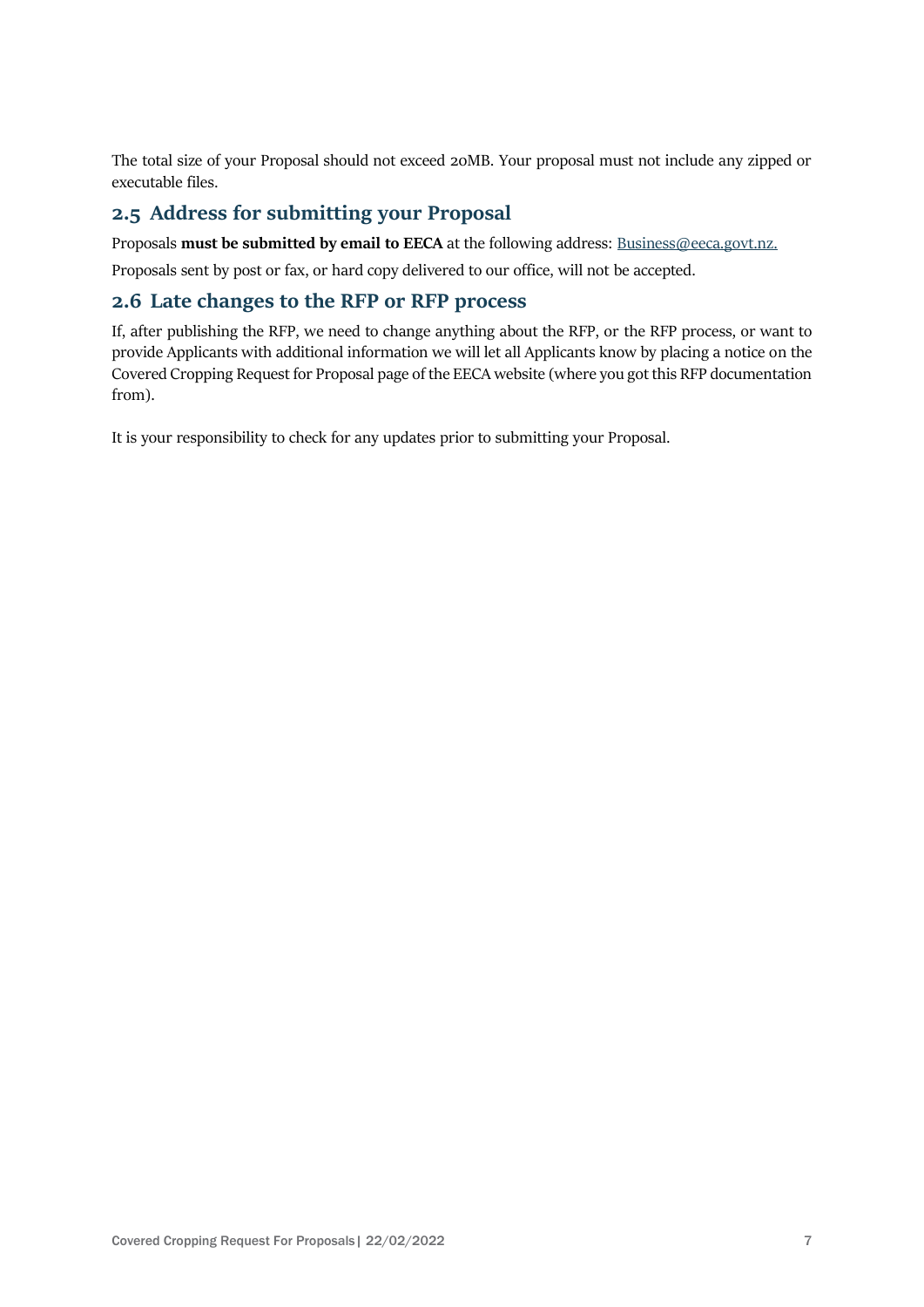# <span id="page-7-0"></span>SECTION 3: Our Assessment and Decision-Making Approach

# **3.1 Assessment process**

The approach for allocating funding is a two-stage contestable process. All eligible and complete Proposals, regardless of dollar value sought, will go through the same assessment process.

Eligible and complete Proposals will first be evaluated against the Fund criteria by the Technology Demonstration Fund Manager, who will then submit it to the EECA Panel for assessment, scoring and funding recommendations. The indicative assessment process and timetable is shown below:

| <b>Date</b>                       | <b>Action</b>                                                                                                            |
|-----------------------------------|--------------------------------------------------------------------------------------------------------------------------|
| By 12.00 pm, Friday 25 March 2022 | Applicants submit Proposals in response to this RFP                                                                      |
| By 5.00 pm, Friday 25 March 2022  | Email confirmation of receipt of your application                                                                        |
| By 5.00 pm, Tuesday 29 March 2022 | Administrative review for eligibility and completeness                                                                   |
| By Tuesday 26 April 2022          | Panel makes recommendations to the EECA Group<br>Manager Investment and Engagement, who makes<br>final funding decisions |
| By Wednesday 4 May 2022           | Applicants notified of decisions                                                                                         |

# **3.2 Assessment Panel members**

The Assessment Panel comprises the Chair and at least four staff members of EECA. The Group Manager Investment and Engagement selects the Assessment Panel members.

# **3.3 Minimum eligibility conditions**

Before a Proposal can be assessed by EECA, it must meet all of the following eligibility conditions or it will be eliminated from further consideration.

|    | <b>Minimum eligibility conditions</b>                                                                                                                            |
|----|------------------------------------------------------------------------------------------------------------------------------------------------------------------|
| 1. | Must be an eligible entity, i.e. a New Zealand-based and registered organisation.                                                                                |
| 2. | Must be seeking funding for projects related to the of decarbonisation and energy<br>efficiency in covered cropping horticulture.                                |
| 3. | Will have all of their organisation's internal approvals to undertake the project (subject to<br>EECA funding) in place before EECA signs the funding agreement. |
| 4. | Must contribute a minimum of 60% of the funding required for the project.                                                                                        |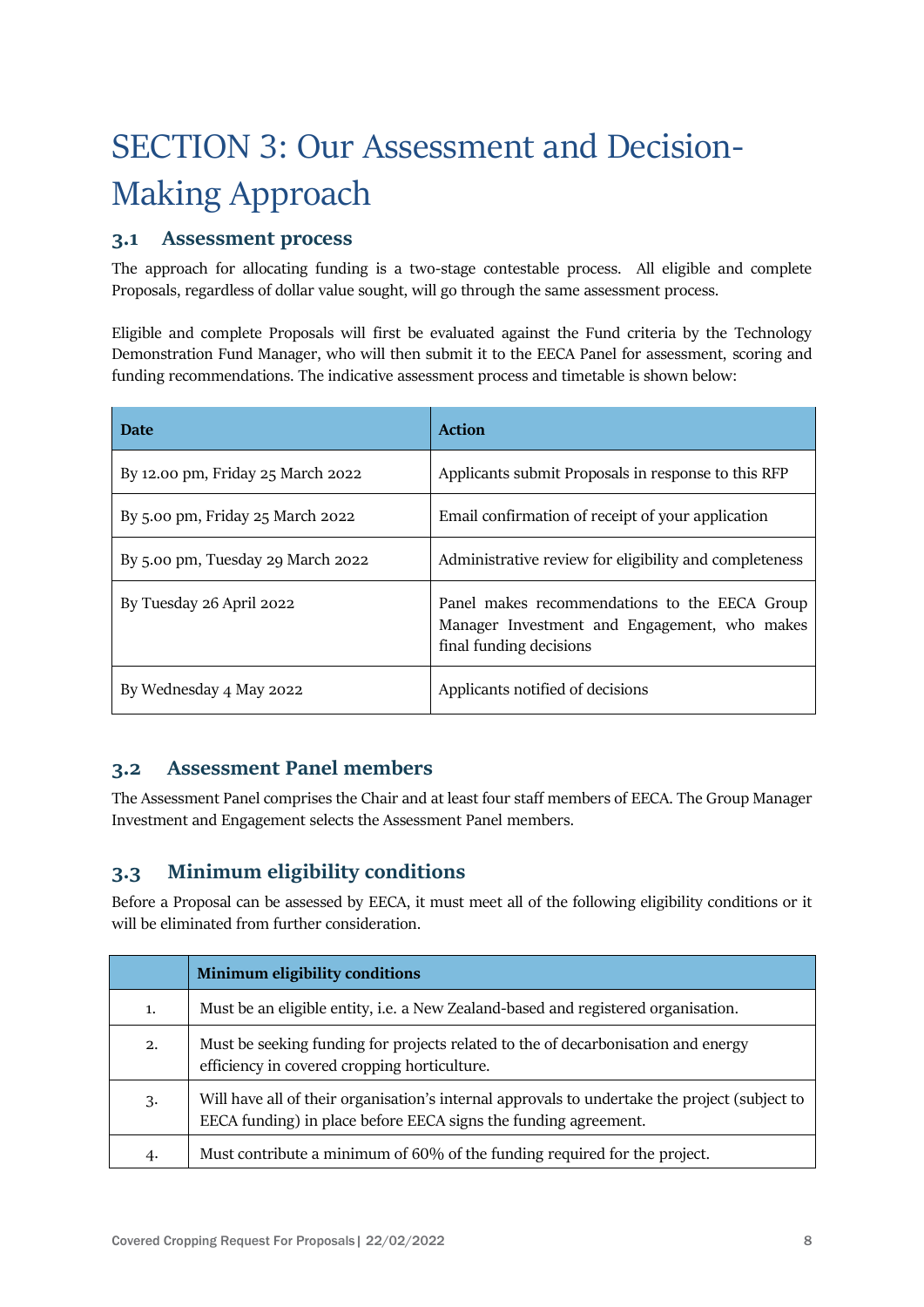| 5. | Must be requesting a maximum co-funding amount of \$250,000.                                                                                                                                             |
|----|----------------------------------------------------------------------------------------------------------------------------------------------------------------------------------------------------------|
| 6. | Must be committed to working safely and ensuring the health and safety of workers and<br>others affected by the project work and have appropriate systems and processes to<br>undertake the work safely. |
| 7. | Will commit to working in a manner that will not damage EECA's reputation.                                                                                                                               |
| 8. | Must acknowledge (as part of its proposal) that it will act in accordance with the NZ<br>Government Procurement's Supplier Code of Conduct.                                                              |
| 9. | Must have completed the RFP Response Form in full.                                                                                                                                                       |

# **3.4 Assessment criteria**

Proposals which meet all minimum eligibility conditions will first be evaluated against the funding criteria and then assessed and scored on their merits by an Assessment Panel. All criteria are weighted equally at 20%.

Applicants may, if they wish, provide supporting evidence to back up statements made in their response to the various questions on the RFP Response Form.

| Criteria                                                          | Key question(s)                                                                                                                                                                                                                                                                                                                                                                                                                                                                                                                     | Weighting % |
|-------------------------------------------------------------------|-------------------------------------------------------------------------------------------------------------------------------------------------------------------------------------------------------------------------------------------------------------------------------------------------------------------------------------------------------------------------------------------------------------------------------------------------------------------------------------------------------------------------------------|-------------|
| Fit with<br>investment focus                                      | • To what extent does the Project deliver decarbonisation or<br>energy efficiency in the covered cropping Sector?                                                                                                                                                                                                                                                                                                                                                                                                                   | 20          |
| Meets objectives<br>of the<br>Technology<br>Demonstration<br>Fund | • Is using commercially available electrification or renewable<br>technologies?<br>• Is applicable to multiple businesses in the horticulture Sector?<br>• Is financially viable, having factored increasing ETS costs into<br>its cost benefit analysis?                                                                                                                                                                                                                                                                           | 20          |
| Cost benefit                                                      | • Is EECA's cost per tonne of lifetime carbon abatement<br>acceptable compared to current ETS unit price, and when<br>compared to other Proposals?                                                                                                                                                                                                                                                                                                                                                                                  | 20          |
| Ability to deliver                                                | • To what extent does the Applicant have the funding,<br>relationships<br>expertise, resources,<br>and<br>commitment<br>necessary to deliver the initiative?<br>• Has the Applicant credibly identified Project risks and<br>barriers to success and how they will be addressed?<br>• Are network upgrades needed, and if so, has the Applicant<br>consulted with its distribution company and obtained<br>estimation of costs and timing?<br>• How quickly can the Project be delivered, and are Project<br>milestones acceptable? | 20          |
| Value for money                                                   | • How will the Project lead to public benefits and how large are<br>those benefits compared to the EECA Funding being sought?<br>• How important is the Fund to supporting the delivery, scale,<br>or speed with which these public benefits will be realised?<br>What can still be achieved without funding?                                                                                                                                                                                                                       | 20          |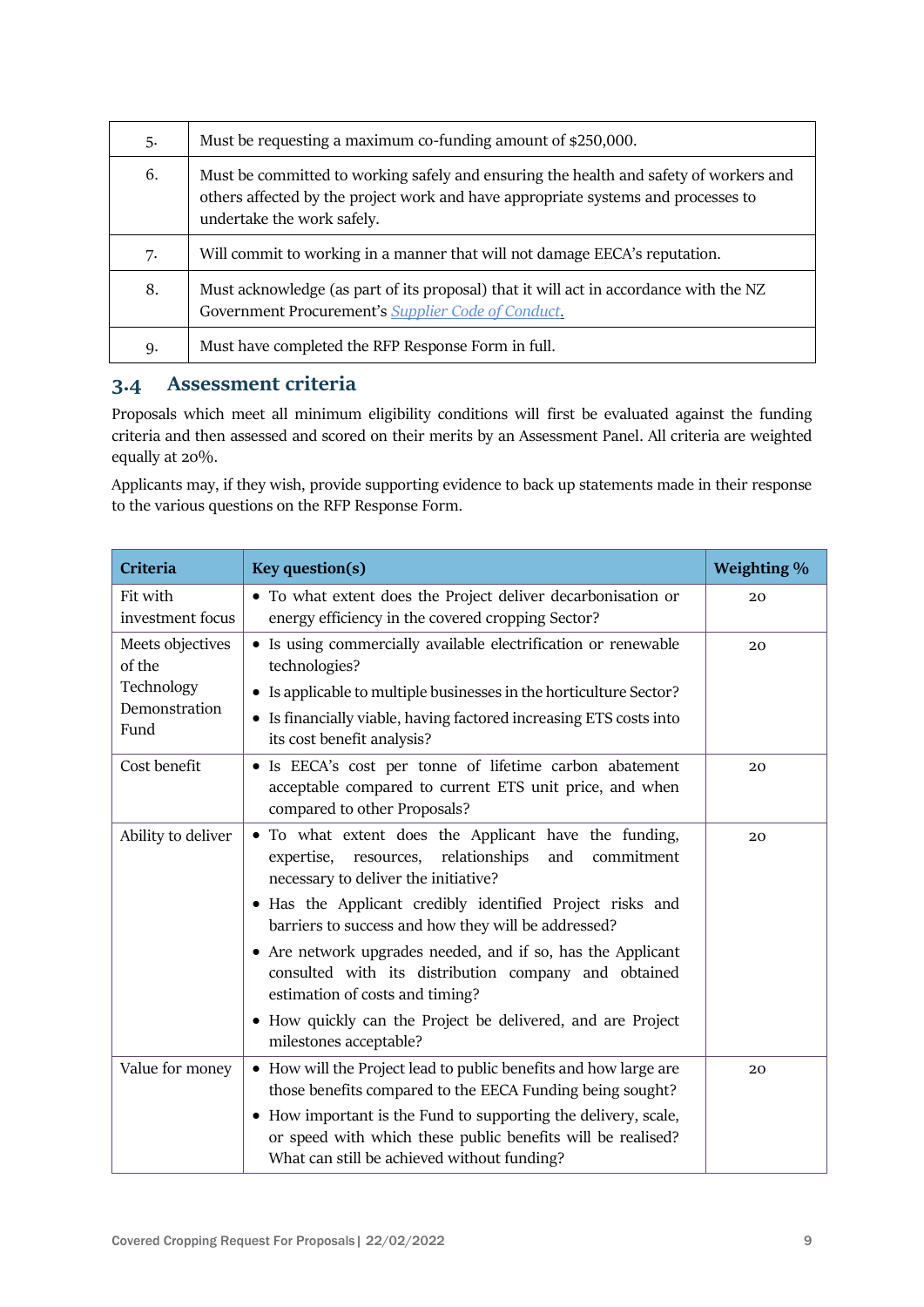**Note:** In addition to public benefits, EECA understands Projects may provide private benefits (e.g. reduced costs, marketing opportunities etc.). These private benefits are the reason for the private co-funding requirement and provide the motivation for many applicants to participate. However, they cannot be used to justify public funding.

# **3.5 Scoring**

The following scoring scale will be used in assessing Proposals. Scores by individual panel members may be modified through the moderation process conducted across the whole Assessment Panel.

| <b>Description</b>             | <b>Definition</b>                                                                                                                                                                                                                                                                                                                             | <b>Rating</b> |
|--------------------------------|-----------------------------------------------------------------------------------------------------------------------------------------------------------------------------------------------------------------------------------------------------------------------------------------------------------------------------------------------|---------------|
| <b>Excellent</b>               | Exceeds the expectations. Exceptional demonstration by the Applicant of<br>the relevance, ability, understanding, experience, skills, and resource and<br>quality measures required to deliver the project. Response identifies<br>factors that will offer potential added value, with evidence.                                              | $9-10$        |
| Good                           | Satisfies the expectations with minor additional benefits. Above average<br>demonstration by the Applicant of the relevance, ability, understanding,<br>experience, skills, resource and quality measures required to deliver the<br>project. Response identifies factors that will offer potential added value,<br>with supporting evidence. | $7 - 8$       |
| Acceptable                     | Satisfies the expectations. Demonstration by the Applicant of the<br>relevance, ability, understanding, experience, skills, resources and quality<br>measures required to deliver the project, with supporting evidence.                                                                                                                      | 5-6           |
| Minor<br>reservations          | Satisfies the expectations with minor reservations. Some minor<br>reservations about the Project's relevance and Applicant's ability,<br>understanding, experience, skills, resources and quality measures<br>required to deliver the project, with little or no supporting evidence.                                                         | $3 - 4$       |
| <b>Serious</b><br>reservations | Satisfies the expectations with major reservations. Considerable<br>reservations about the Project's relevance and Applicant's ability,<br>understanding, experience, skills, resources and quality measures<br>required to deliver the project, with little or no supporting evidence.                                                       | $1 - 2$       |
| Unacceptable                   | Does not meet the expectations. Does not comply and/or insufficient<br>information provided to demonstrate that the Project is relevant, and the<br>Applicant has the ability, understanding, experience, skills, resources and<br>quality measures required to deliver the project, with little or no<br>supporting evidence.                | $\mathbf{0}$  |

# **3.6 Further analysis of Proposals**

In addition to the above assessment, EECA may undertake the following processes and due diligence in relation to any Proposal:

- a. Reference check the Applicant organisation(s) and named personnel.
- b. Request clarification of aspects of the Proposal.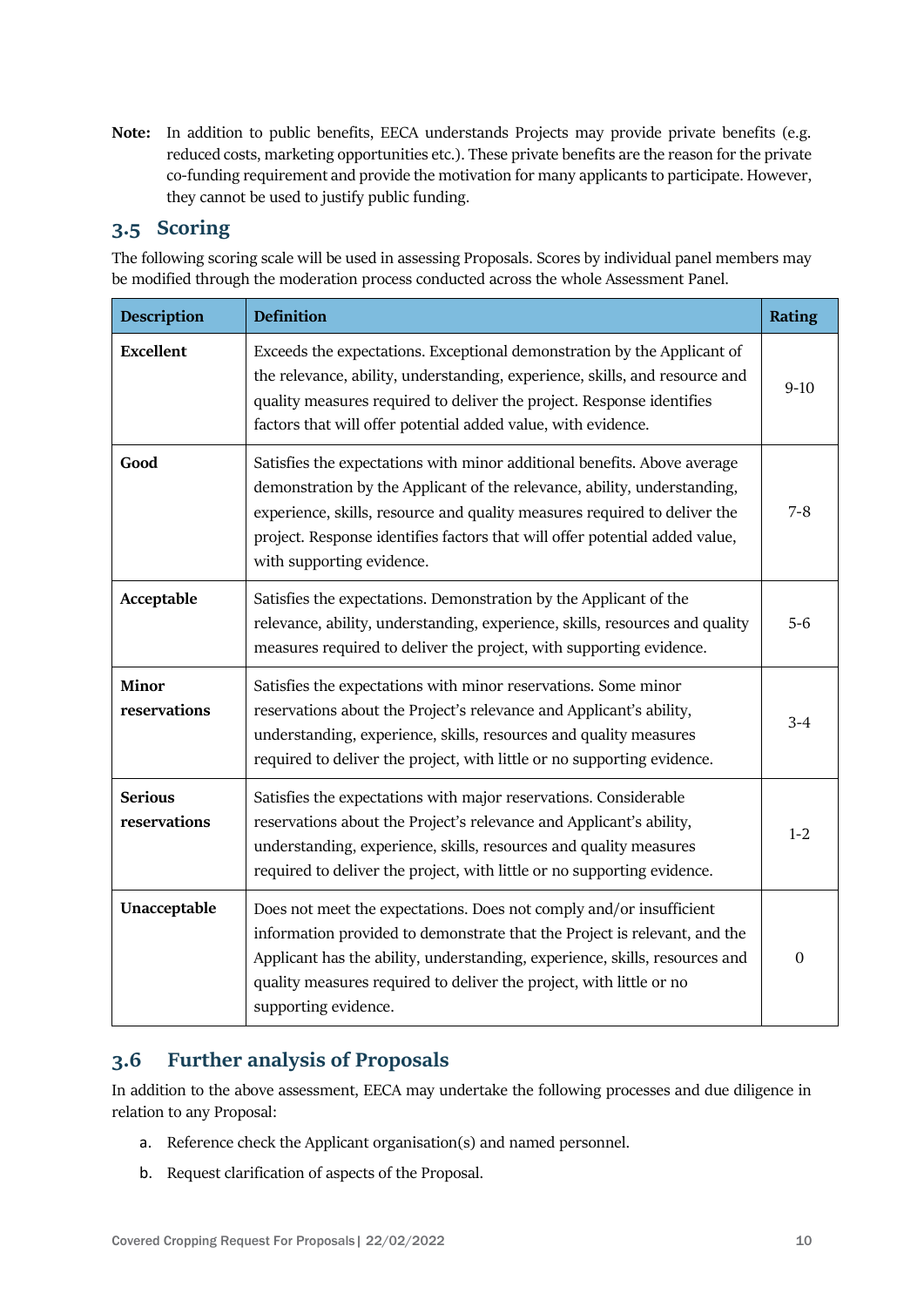- c. Request confirmation of delivery timelines and co-funding commitments.
- d. Interview Applicants.
- e. Conduct internal and/or external due diligence checks.

Responses to EECA requests for the above information should be provided in the time specified and will be taken into account in the assessment process.

# **3.7 Decision-making**

- a. Panel members will independently assess and score each eligible proposal and provide their scores to the Panel Chair for consolidation. The Panel will then meet to moderate the scores and rank the proposals in weighted score order.
- b. Proposals must achieve a moderated score over 50% to be considered for funding. The highest scoring projects will be considered for funding within the overall budget cap.
- c. The Assessment Panel will make recommendations for funding to the Group Manager Investment and Engagement. The Panel Report will be authored by the Panel Chair.
- d. The Group Manager Investment and Engagement is the decision-maker for Technology Demonstration funding and has the sole discretion to determine which projects (if any) will receive funding, and the value of any funding subject to delegated authority limits.
- e. The Group Manager Investment and Engagement will take into account the recommendations from the Assessment Panel, and advice on any risks, issues or concerns which arise from the recommendations.
- f. If the Group Manager Investment and Engagement declines funding, the Applicant will be informed, and all Applicants will be able to request and be provided with a debrief.
- g. If the Group Manager Investment and Engagement approves funding, an offer will be communicated to the successful Applicant.

# <span id="page-10-0"></span>SECTION 4: Funding Sought

# **4.1 Funding information to be provided by Applicants**

Applicants are to provide details of funding sought as part of their Proposal. In submitting the funding request Applicants must meet the following:

a. Applicants are to use the Response Form provided on the EECA website:

[https://www.eeca.govt.nz/assets/EECA-Resources/Co-funding/3d1cff7ea4/EECA\\_covered](https://www.eeca.govt.nz/assets/EECA-Resources/Co-funding/3d1cff7ea4/EECA_covered-cropping-RFP_response-form.docx)[cropping-RFP\\_response-form.docx](https://www.eeca.govt.nz/assets/EECA-Resources/Co-funding/3d1cff7ea4/EECA_covered-cropping-RFP_response-form.docx)

- b. The Response Form is to show a breakdown of costs, fees, expenses, and charges associated with the full delivery of the proposed Project over the term of the Project.
- c. Where the funding sought, or part thereof, is based on fee rates, all rates are to be specified, either hourly or daily or both as required.
- d. Where the Project is an extension of what would have been a business as usual activity all project components and costs in excess of the business as usual activity must be provided.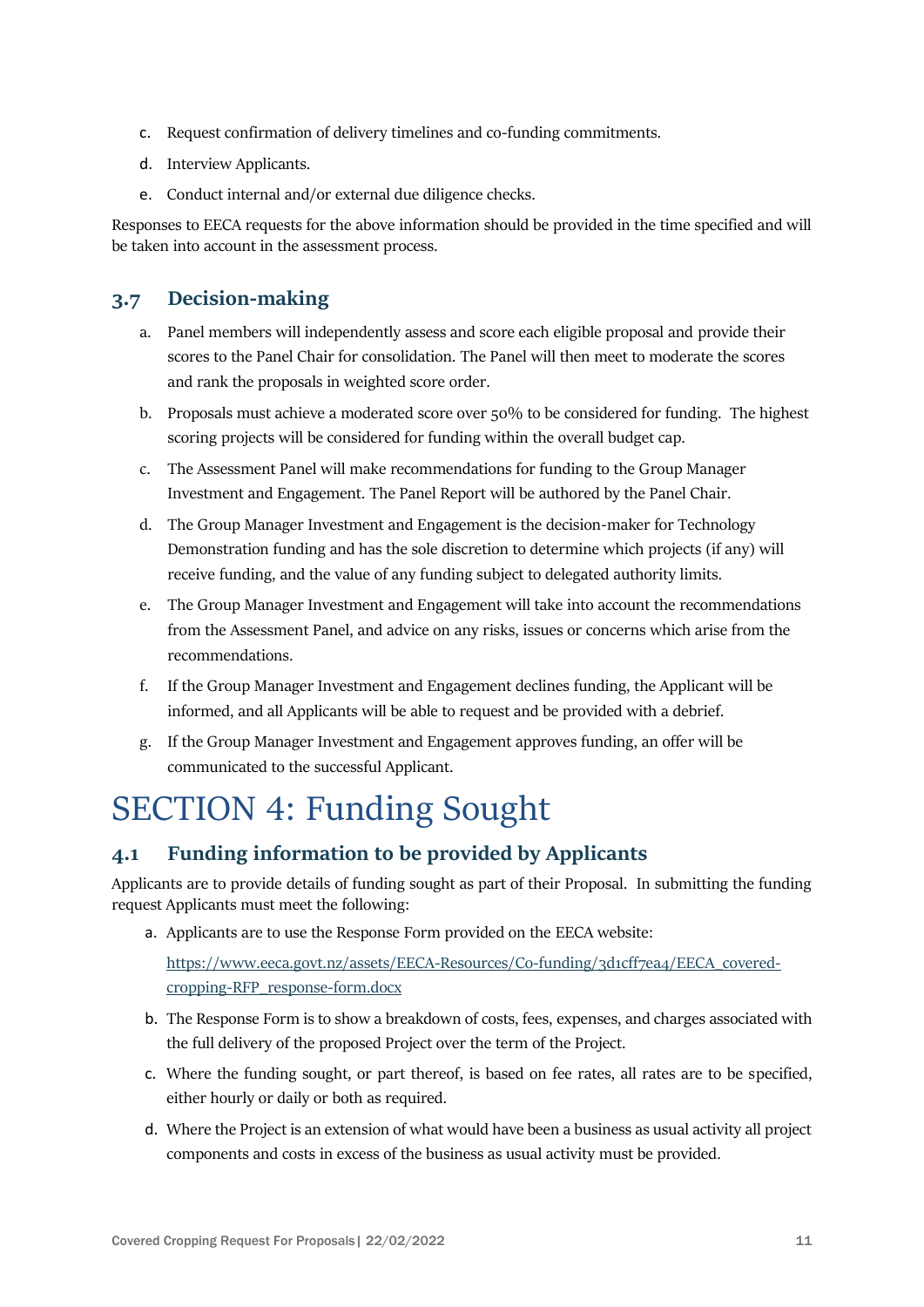- e. In preparing its Proposal, the Applicant is to consider all risks, contingencies and other circumstances relating to the delivery of the Project and include adequate provision in the Proposal and funding information to manage such risks and contingencies.
- f. The Applicant must document in its Proposal all assumptions and qualifications made about the delivery of the Project, including in the funding information. Any assumption that EECA or a third party will incur any cost related to the delivery of the Project must be stated, and the cost estimated if possible.
- g. Costs should be submitted in NZ\$ and be exclusive of GST.
- h. Where two or more entities cooperate and develop a Proposal together, the funding schedule is to include all costs, fees, expenses and charges chargeable by all entities. Note that one entity must be assigned as the lead Applicant.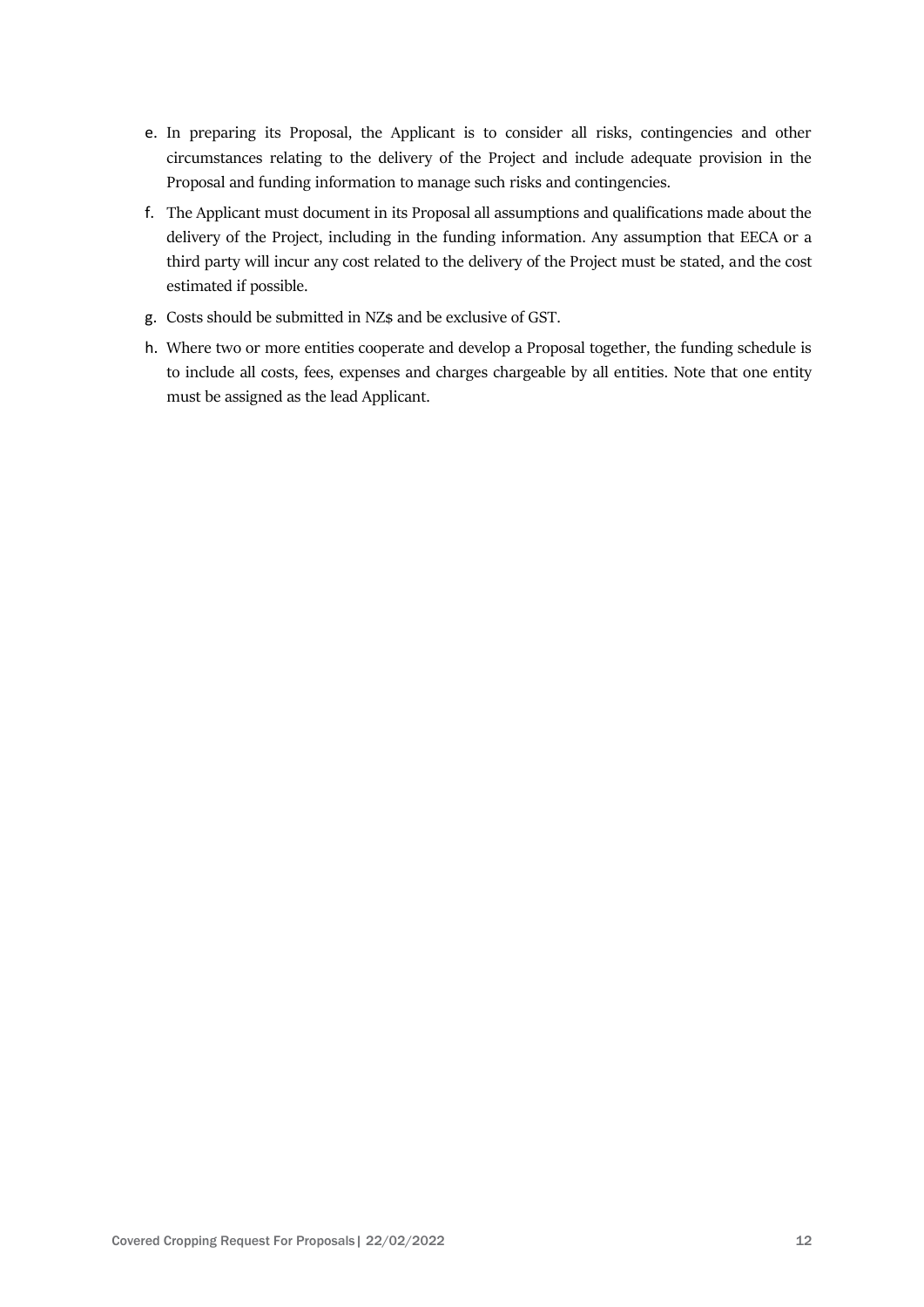# <span id="page-12-0"></span>SECTION 5: General Information

# **5.1 Commercial-in-Confidence**

All information collected and held during the RFP process will be held in the strictest confidence. This information includes:

- The identity of entities engaging with EECA and related parties at any stage prior to their successful funding application decision being communicated to the Applicant.
- Information provided to prior to Proposals being submitted.
- Proposals.
- Materials used to comment on and assess Proposals.

# **5.2 Official Information Act**

EECA is bound by the Official Information Act 1982 (OIA) and subject to other public law obligations. Accordingly, while the information provided by Applicants is intended to be held in the strictest confidence, the information that EECA holds can be requested by third parties and EECA must provide information as required to do so by law. The OIA does enable EECA to withhold information under certain conditions. Where relevant, EECA will consult with the relevant Applicants and Recipients if it receives an OIA request.

# **5.3 Publication of decisions**

EECA will make public all funding, including who the Recipients are, the amounts of funding provided, and a brief description of each Project. This will be done following either the approval of funding or the signing of a Funding Agreement. The content and method of publication will be agreed with each Recipient.

# **5.4 Due diligence and financial matters**

#### **Due diligence**

At any stage during the assessment process, EECA may undertake due diligence checks on Applicants as needed to meet government requirements. Signing and submitting the Response Form is considered consent to these checks taking place.

#### **GST**

All amounts included in Proposals should be GST exclusive. The funding figures cited in any documents are GST exclusive.

#### **Financial Year**

The Crown's financial year runs from 1 July to 30 June. Proposals should use this timeframe when providing financial information.

#### **Tax advice**

EECA does not provide tax advice. If needed, Applicants should seek advice from tax specialists about how any funding granted may affect their tax positions.

# **5.5 Declaration**

As part of the Fund process, Applicants will be required to sign and submit declarations (part of the Response Form) to confirm that the information they provide is accurate and to acknowledge that they have read and understood this RFP, including its terms, conditions and criteria and the information relating to obligations under the Official Information Act.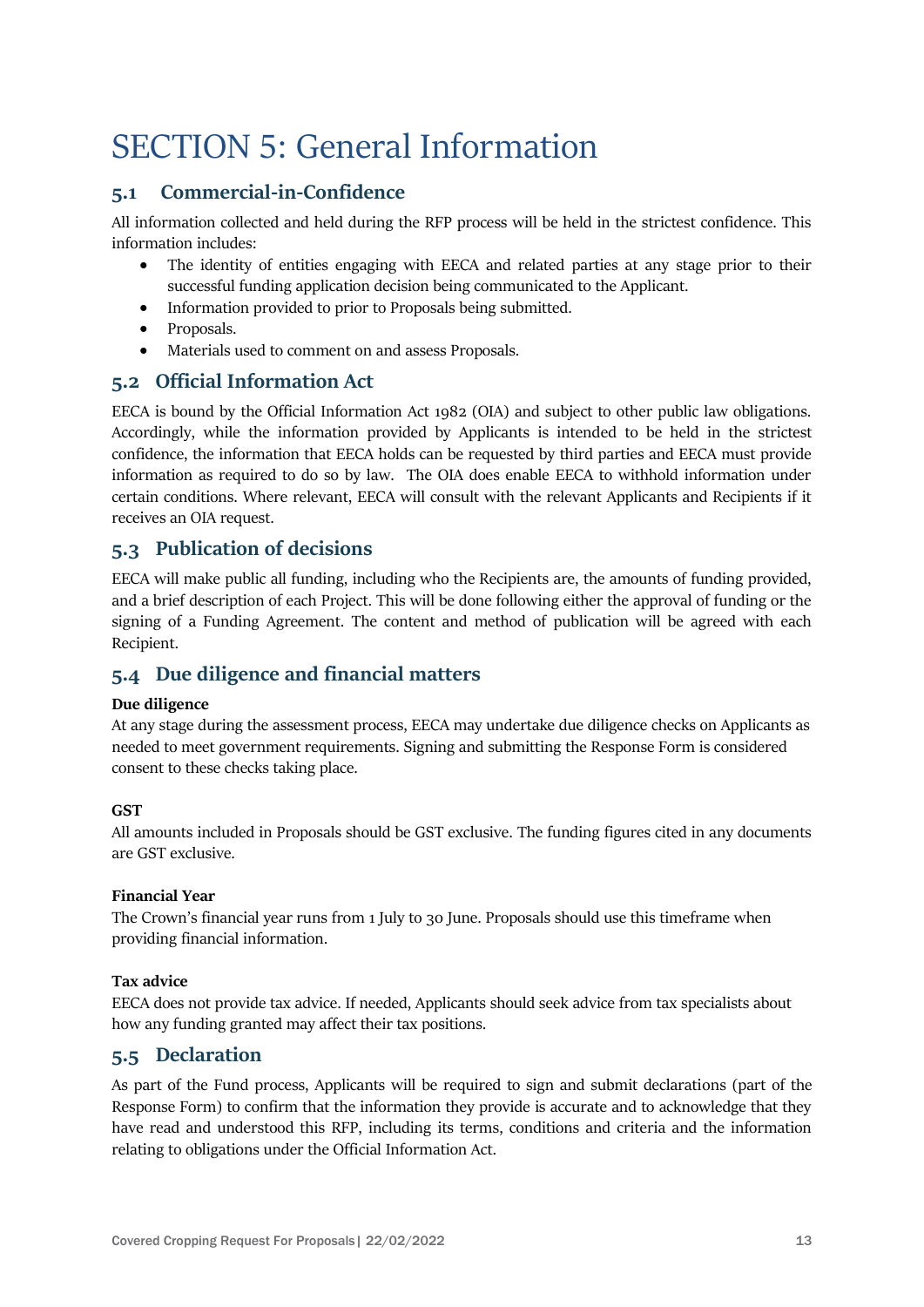# <span id="page-13-0"></span>SECTION 6: RFP Process, Terms and Conditions

#### **6.1 Note to Applicants**

- i. In managing the Fund, EECA will endeavour to act fairly and reasonably in all of its dealings with Applicants, and to follow due process which is open and transparent.
- ii. This section contains our RFP Process, Terms and Conditions ("RFP-Terms") which apply to the Fund.
- iii. Words and phrases that have a special meaning are shown by the use of capitals. A glossary of terms is included in Section 7.
- iv. If you have any questions about the RFP-Terms please email our Point of Contact.

### **6.2 Preparing a Proposal**

Applicants are to use the Response Form provided and include all information requested by EECA in relation to the RFP.

By submitting a Proposal the Applicant accepts that it is bound by these RFP Terms.

Each Applicant will:

- i. examine the RFP and any documents referenced in the RFP and any other information provided by EECA;
- ii. consider all risks, contingencies and other circumstances relating to the delivery of its proposed Project and include adequate provision in its Proposal to manage such risks and contingencies;
- iii. document in its Proposal all assumptions and qualifications made about the delivery of the proposed Project, including any assumption that EECA or a third party will deliver any aspect of the proposed Project or incur any cost related to the delivery of the proposed Project;
- iv. ensure that pricing information is quoted in NZ\$ exclusive of GST;
- v. if appropriate, obtain independent advice before submitting a Proposal;
- vi. satisfy itself as to the correctness and sufficiency of its Proposal, including the proposed pricing and the sustainability of the pricing.

# **6.3 Proposal Validity Period**

Proposals are to remain valid and open for acceptance by EECA for the Proposal Validity Period.

# **6.4 Applicants' Deadline for Questions**

Each Applicant should satisfy itself as to the interpretation of the RFP. If there is any perceived ambiguity or uncertainty in the RFP, Applicants should seek clarification before the Deadline for Questions.

All requests for clarification must be made by email to EECA's Point of Contact. EECA will endeavour to respond to requests in a timely manner.

If EECA considers a request to be of sufficient importance to all Applicants it may publish details of the question and answer. In doing so EECA may summarise the question and will not disclose the Applicant's identity. The question and answer will be posted on the EECA website. An Applicant may withdraw a request at any time.

In submitting a request for clarification an Applicant is to indicate, in its request, any information that is commercially sensitive. EECA will not publish such commercially sensitive information. However, EECA may modify a request to eliminate such commercially sensitive information and publish this and the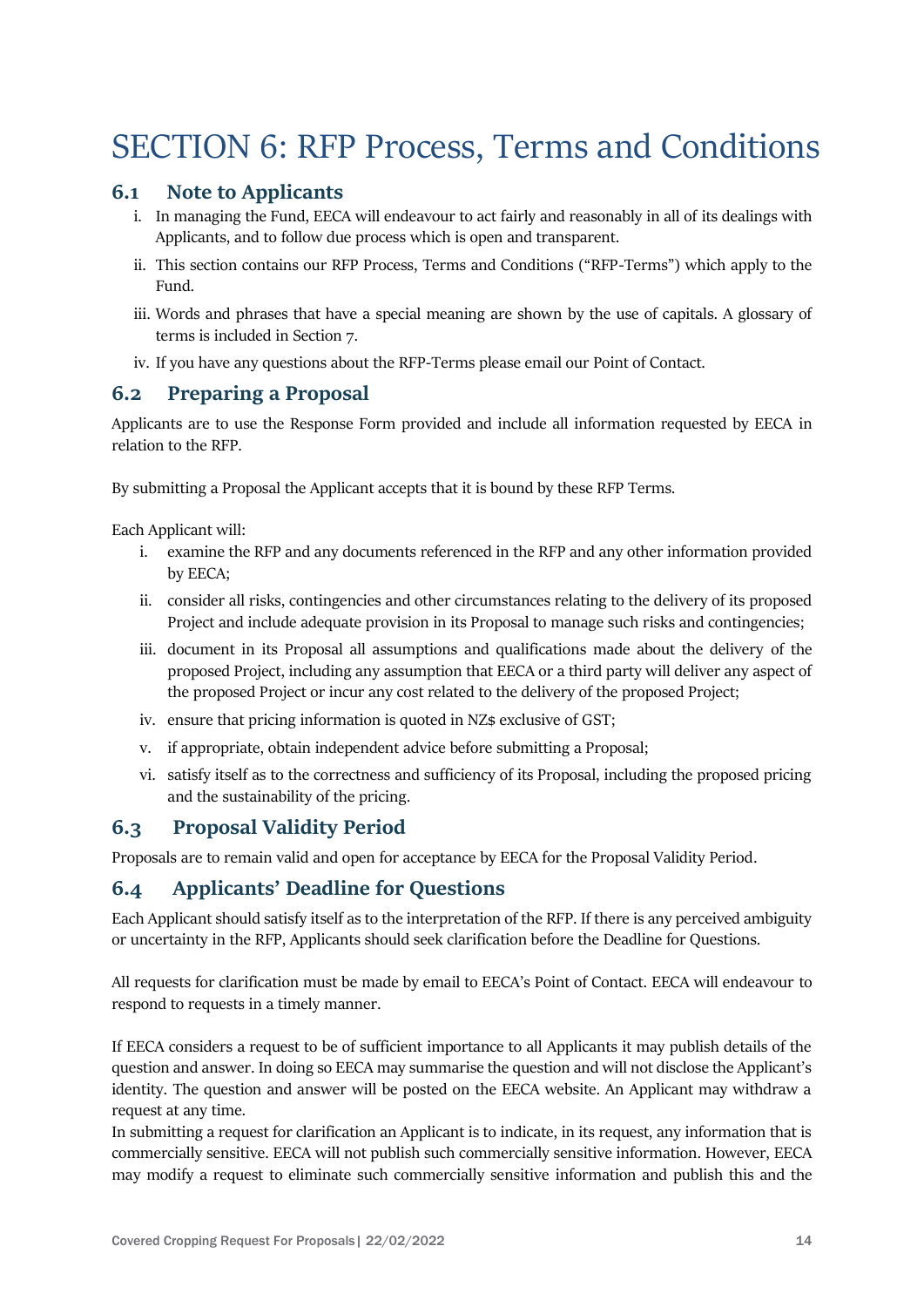answer where EECA considers it of general significance to all Applicants. In this case, however, the Applicant will be given an opportunity to withdraw the request or remove the commercially sensitive information.

### **6.5 Submitting a Proposal**

Each Applicant is responsible for ensuring that its Proposal is received by EECA at the email address stated in Section 2.5 by **12.00 pm Friday 25 March 2022**. EECA will acknowledge receipt of each Proposal.

EECA intends to rely on the Applicant's Proposal and all information provided by the Applicant (e.g. correspondence and negotiations). In submitting a Proposal and communicating with EECA each Applicant should check that all information it provides to EECA:

- i. is true, accurate and complete, and not misleading in any material respect; and
- ii. does not contain Intellectual Property that will breach a third party's rights.

EECA may invite Applicants to rectify any minor errors or omissions in their Proposals during EECA's administrative review and eligibility check process. Otherwise, any Proposal not meeting all the minimum eligibility conditions will be disqualified from the remainder of the process.

# **Assessing Proposals**

### **6.6 Assessment Panel**

EECA will convene an Assessment Panel comprising members chosen for their relevant expertise and experience.

# **6.7 Third party information**

Each Applicant authorises EECA to collect additional information from any relevant third party (such as a referee or a previous or existing client) and to use that information as part of its assessment of the Applicant's Proposal.

Each Applicant is to ensure that all referees listed in support of its Proposal (if provided) agree to provide a reference.

To facilitate discussions between EECA and third parties each Applicant waives any confidentiality obligations that would otherwise apply to information held by a third party, with the exception of commercially sensitive pricing information.

#### **6.8 Proposal clarification**

EECA, or the Assessment Panel, may at any time, request from any Applicant clarification of its Proposal as well as additional information about any aspect of its Proposal. EECA is not required to request the same clarification or information from each Applicant.

The Applicant must provide the clarification or additional information in the format requested. Applicants will endeavour to respond to requests in a timely manner. The Assessment Panel may take such clarification or additional information into account in assessing the Proposal.

Where an Applicant fails to respond adequately or within a reasonable time to a request for clarification or additional information, the Assessment Panel may cease assessing the Applicant's Proposal and EECA may eliminate the Proposal from the RFP process.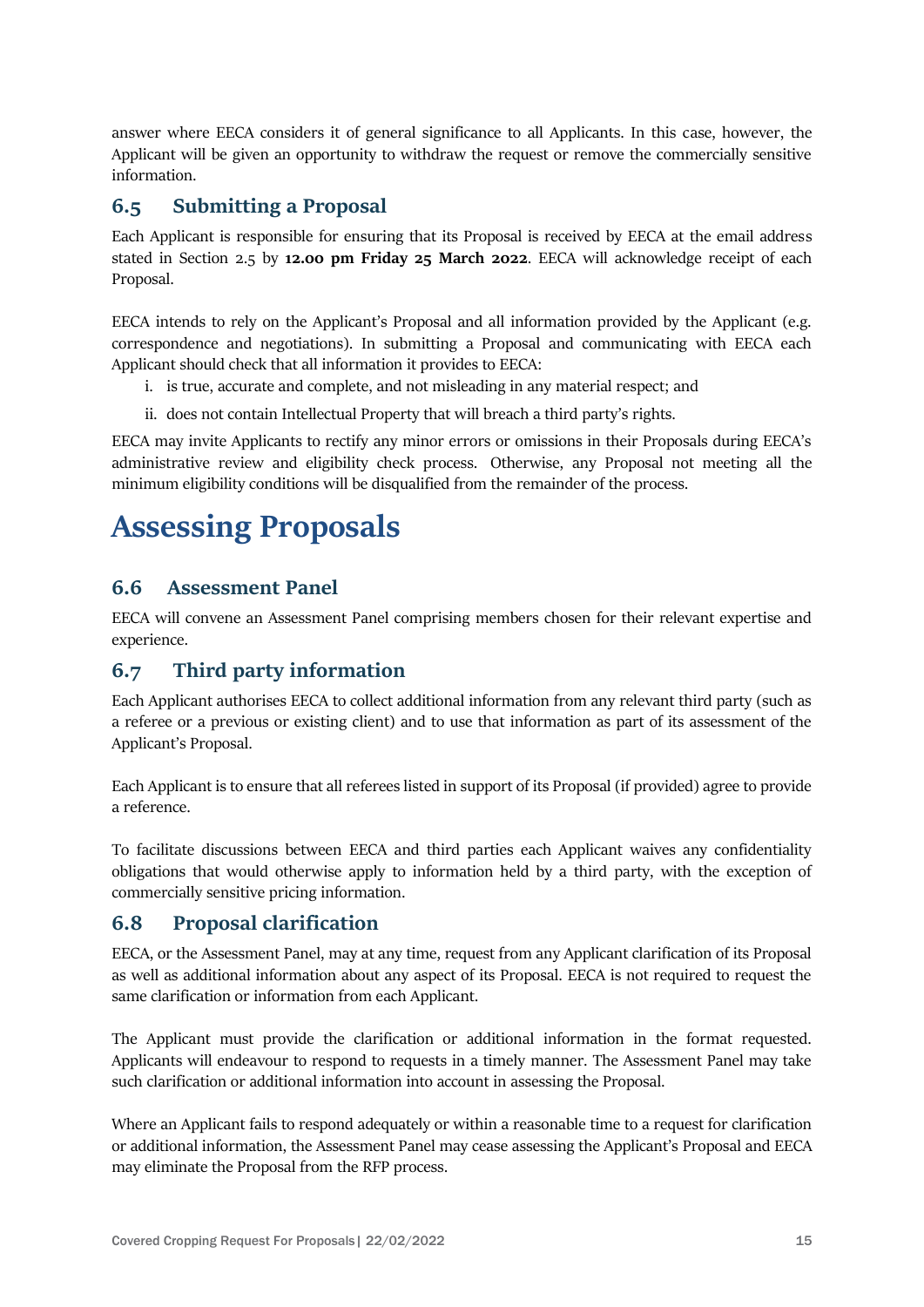# **6.9 Assessment and decision-making**

The Assessment Panel will base its assessment on the Proposals submitted in response to the RFP. The Assessment Panel may adjust its assessment of a Proposal following consideration of any clarification or additional information requested.

In deciding which Applicants to recommend funding for, the Assessment Panel will take into account the results of the assessment. The Assessment Panel may also take into account any of the following additional information:

- i. the results from reference checks and any other due diligence;
- ii. any matter that materially impacts on EECA's trust and confidence in the Applicant;
- iii. any other relevant information that EECA may have in its possession.

The Assessment Panel will make recommendations for funding of selected Projects to the EECA Group Manager Investment and Engagement who has the sole discretion to determine which Projects (if any) will receive funding from the Fund, and the value of any funding. The EECA Group Manager Investment and Engagement will take into account the recommendations from the Assessment Panel, as well as advice on any risks, issues or concerns which arise from the recommendations of the Assessment Panel.

If the Group Manager Investment and Engagement declines funding, the Applicants will be informed and may be offered a debrief, then the process is complete.

If the funding is approved, the Group Manager Investment and Engagement will make a contingent decision which will be communicated to the Successful Applicants.

# **6.10 Negotiations**

EECA will invite a Successful Applicant to enter into negotiations with a view to entering into a Funding Agreement. Where the outcome is unsatisfactory or unreasonably stalled EECA may discontinue the negotiations.

Each Applicant agrees that any legally binding Funding Agreement entered into between the Successful Applicant and EECA will be essentially in the form set out in the Proposed Funding Agreement, which is part of the RFP documentation.

# **6.11 Applicants debrief**

All Applicants will be able to request and be provided with a debrief. Each Applicant will have 30 Business Days, from the date of when they were notified of the outcome of their Proposal, to request a debrief. When an Applicant requests a debrief, EECA will provide the debrief within 30 Business Days of the date of the request.

The debrief may be provided by letter, email, phone or at a meeting. The debrief will:

- i. provide the reasons why the Proposal was or was not successful;
- ii. explain how the Proposal performed against the minimum eligibility conditions and the assessment criteria;
- iii. indicate the Proposal's relative strengths and weaknesses;
- iv. explain, in general terms, the relative advantage/s of the successful Proposal/s;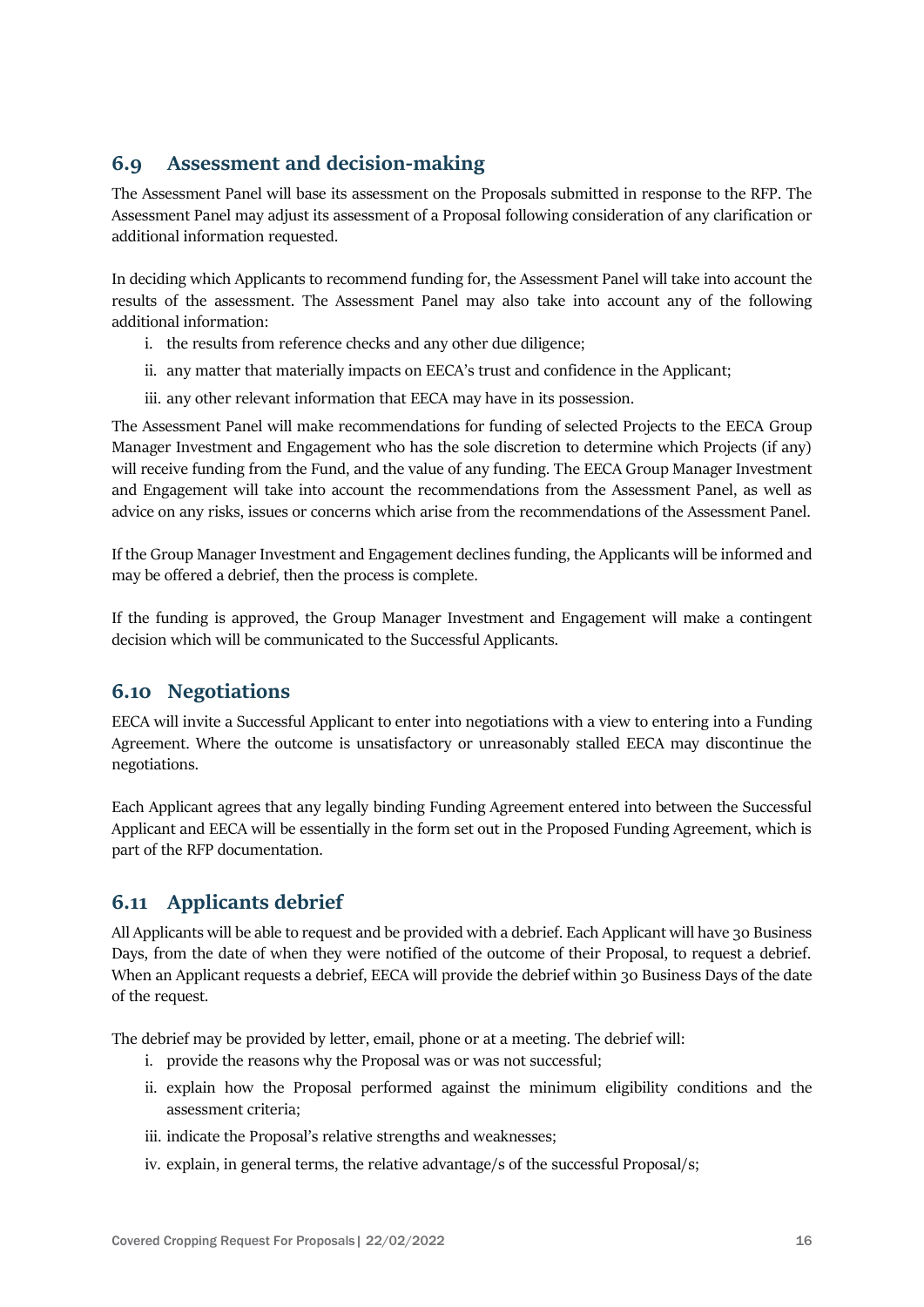- v. seek to address any concerns or questions from the Applicant;
- vi. seek feedback from the Applicant on the RFP and the RFP process.

#### **6.12 Notification of outcome**

At any point, but no later than 30 Business Days after the EECA Group Manager Investment and Engagement has made decisions on which Proposals will be offered funding, EECA will inform all unsuccessful Applicants of the outcome regarding their Proposal.

#### **6.13 Issues and complaints**

An Applicant may, in good faith, raise with EECA any issue or complaint about the RFP, or the RFP process at any time.

EECA will consider and respond promptly and impartially to the Applicant's issue or complaint.

Both EECA and the Applicant agree to act in good faith and use their best endeavours to resolve any issue or complaint that may arise in relation to the RFP.

The fact that an Applicant has raised an issue or complaint will not be used by EECA to unfairly prejudice the Applicant's ongoing participation in the RFP process, or in any future funding rounds.

# **Standard RFP conditions**

#### <span id="page-16-0"></span>**6.14 EECA's Point of Contact**

All enquiries regarding the RFP must be directed by email to EECA's Point of Contact. Applicants must not directly or indirectly approach any representative of EECA, or any other person, to solicit information concerning any aspect of the RFP.

Only the Point of Contact, and any authorised person of EECA, are authorised to communicate with Applicants regarding any aspect of the RFP. EECA will not be bound by any statement made by any other person.

EECA may change the Point of Contact at any time. EECA will notify any such change by posting a notice on its website.

Where an Applicant has an existing funding agreement or contract for services with EECA then business as usual communications, for the purpose of managing delivery of that agreement or contract, will continue using the usual contacts. Applicants must not use business as usual contacts to lobby EECA, solicit information or discuss aspects of the RFP.

#### **6.15 Conflict of Interest**

Each Applicant must complete the Conflict of Interest declaration in the Response Form and must immediately inform EECA should a Conflict of Interest arise during the RFP process. A material Conflict of Interest may result in the Applicant being disqualified from participating further in the RFP.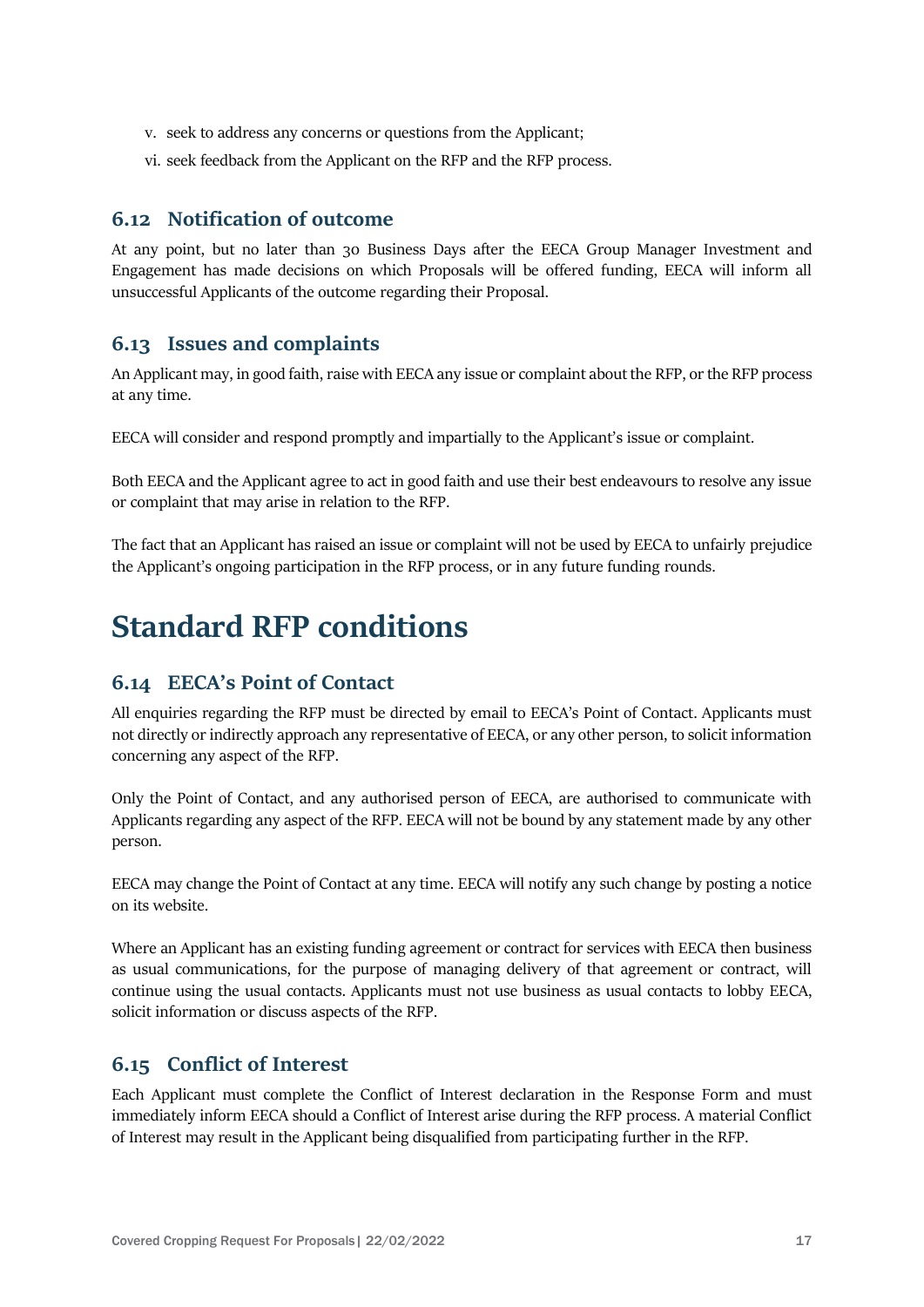### **6.16 Ethics**

Applicants must not attempt to influence or provide any form of personal inducement, reward or benefit to any representative of EECA or the Assessment Panel in relation to the RFP.

EECA reserves the right to require additional declarations, or other evidence from an Applicant, or any other person, throughout the RFP process to ensure probity of the RFP process.

# **6.17 Anti-collusion and bid rigging**

Applicants must not engage in collusive, deceptive or improper conduct in the preparation of their Proposals or other submissions or in any discussions or negotiations with EECA. Such behaviour will result in the Applicant being disqualified from participating further in the RFP process.

EECA reserves the right, at its discretion, to report suspected collusive or anti-competitive conduct by Applicants to the appropriate authority and to give that authority all relevant information including any relevant Proposal.

# **6.18 Confidential Information**

EECA and the Applicant will each take reasonable steps to protect Confidential Information and, without limiting any confidentiality undertaking agreed between them, will not disclose Confidential Information to a third party without the other's prior written consent.

EECA and the Applicant may each disclose Confidential Information to any person who is directly involved in the RFP process on its behalf, such as officers, employees, consultants, contractors, professional advisors, Assessment Panel members, partners, principals or directors, but only for the purpose of participating in the RFP.

Applicants acknowledge that EECA is subject to requirements imposed by the Official Information Act 1982 (OIA), the Privacy Act 1993, parliamentary and constitutional convention and any other obligations imposed by law. EECA will not be in breach of its obligations if Confidential Information is disclosed by EECA to the appropriate authority because of suspected collusive behaviour. Where EECA receives an OIA request that relates to an Applicant's Confidential Information EECA will consult with the Applicant and may ask the Applicant to explain why the information is considered by the Applicant to be confidential or commercially sensitive.

# **6.19 Confidentiality of RFP information**

For the duration of the RFP, to the date of the announcement of the Successful Applicant(s), or the end of the RFP process, the Applicant agrees to keep the RFP strictly confidential and not make any public statement to any third party in relation to any aspect of the RFP, the RFP process or the award of any Funding Agreement without EECA's prior written consent.

An Applicant may disclose RFP information only for the purpose of participating in the RFP. The Applicant must take reasonable steps to ensure that such recipients do not disclose Confidential Information to any other person or use Confidential Information for any purpose other than responding to the RFP.

# **6.20 Costs of participating in the RFP process**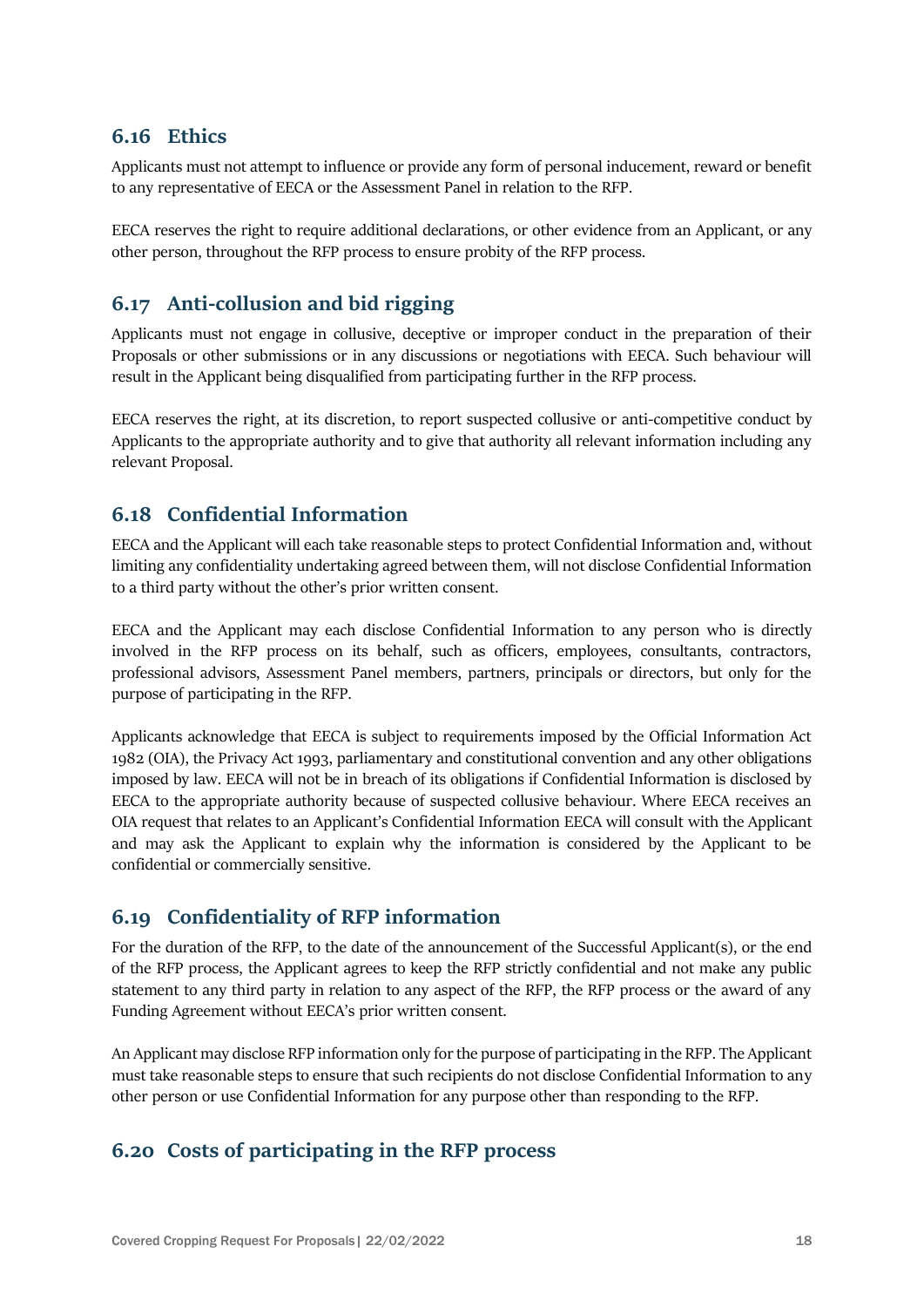Each Applicant will meet its own costs associated with the preparation and presentation of its Proposal and any negotiations.

#### **6.21 Ownership of documents**

The RFP and its contents remain the property of EECA. All Intellectual Property rights in the RFP remain the property of EECA or its licensors. EECA may request the immediate return or destruction of any or all RFP documents and any copies. Applicants must comply with any such request in a timely manner.

All documents forming the Proposal will, when delivered to EECA, become the property of EECA. Proposals will not be returned to Applicants at the end of the RFP process.

Ownership of Intellectual Property rights in the Proposal remain the property of the Applicant or its licensors. However, the Applicant grants to EECA a non-exclusive, non-transferable, perpetual licence to retain, use, copy and disclose information contained in the Proposal for any purpose related to the RFP process.

### <span id="page-18-0"></span>**6.22 No binding legal relations**

Neither the RFP, nor the RFP process, creates a process contract or any legal relationship between EECA and any Applicant, except in respect of:

- i. the Applicant's declaration in its Proposal;
- ii. the Proposal Validity Period;
- iii. the Applicant's statements, representations and/or warranties in its Proposal and in its correspondence and negotiations with EECA;
- iv. the Assessment approach to be used by EECA to assess Proposals as set out in Section 3 and in the RFP-Terms;
- v. the standard RFP conditions set out in paragraphs [6.14](#page-16-0) to [6.27;](#page-20-0)
- vi. any other matters expressly described as binding obligations in Section 1.

Each exception in paragraph [6.22](#page-18-0) is subject only to EECA's reserved rights in paragraph [6.24.](#page-19-0)

Except for the legal obligations set out in paragraph [6.22](#page-18-0) no legal relationship is formed between EECA and any Applicant unless and until a Funding Agreement is entered into between those parties.

### **6.23 Elimination**

EECA may exclude an Applicant from participating in the RFP if EECA has evidence of any of the following, and is considered by EECA to be material to the RFP:

- i. the Applicant has failed to provide all information requested, or in the correct format, or materially breached a term or condition of the RFP;
- ii. the Proposal contains a material error, omission or inaccuracy;
- iii. the Applicant is in bankruptcy, receivership or liquidation;
- iv. the Applicant has made a false declaration;
- v. there is a serious performance issue in a historic or current funding agreement or contract held by the Applicant;
- vi. the Applicant has been convicted of a serious crime or offence;
- vii.there is professional misconduct or an act or omission on the part of the Applicant which adversely reflects on the integrity of the Applicant;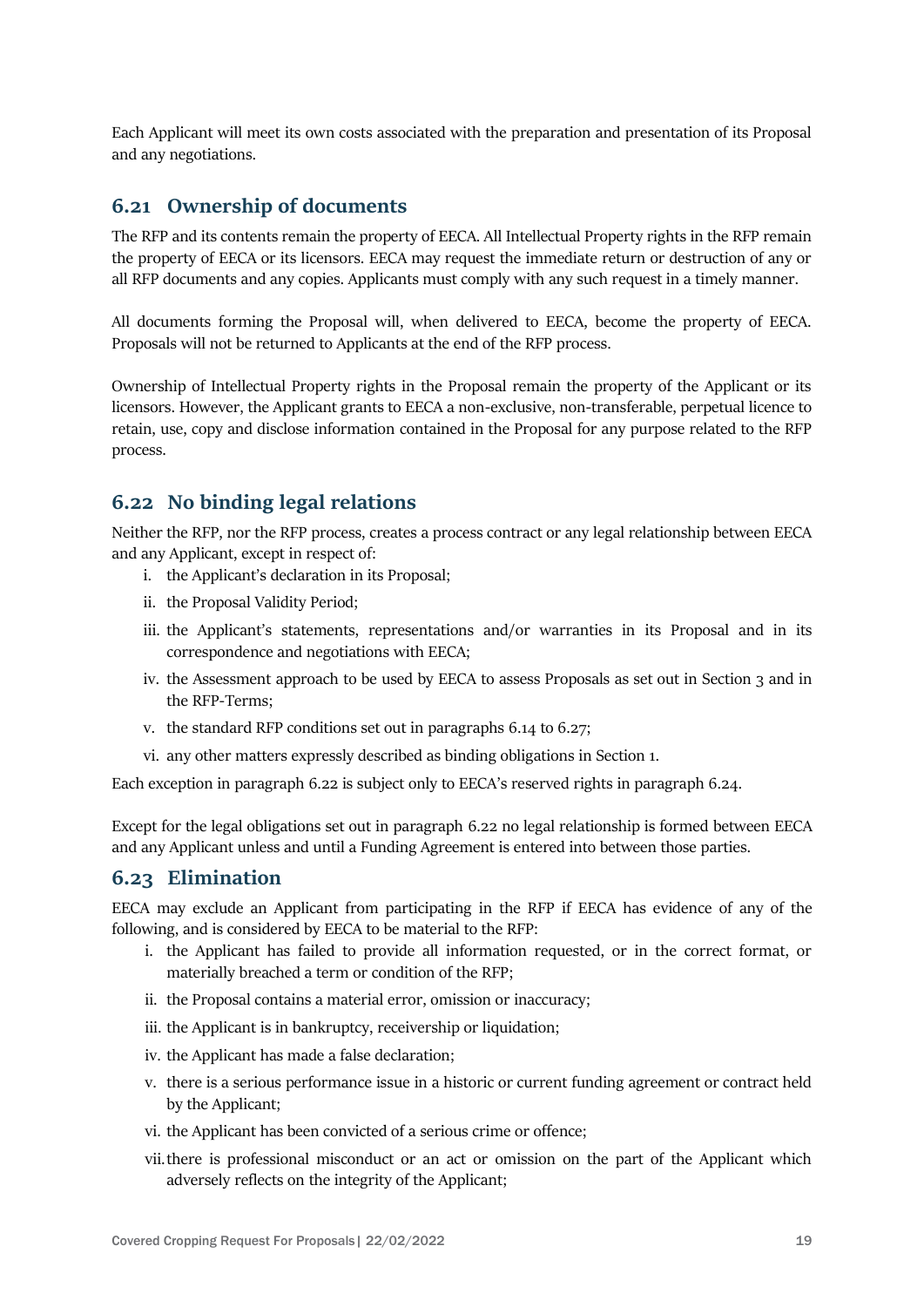- viii. the Applicant has failed to pay taxes, duties or other levies;
- ix. the Applicant represents a threat to national security or the confidentiality of sensitive government information;
- x. the Applicant is a person or organisation designated as a terrorist by New Zealand Police.

### <span id="page-19-0"></span>**6.24 EECA's additional rights**

Despite any other provision in the RFP EECA may, on giving due notice to Applicants:

- i. amend, suspend, cancel and/or re-issue the RFP, or any part of the RFP;
- ii. make any material change to the RFP on the condition that Applicants are given a reasonable time within which to respond to the change.

Despite any other provision in the RFP EECA may:

- i. accept a late Proposal if it is EECA's fault that it is received late;
- ii. in exceptional circumstances, accept a late Proposal where it considers that there is no material prejudice to other Applicants. EECA will not accept a late Proposal if it considers that there is risk of collusion on the part of an Applicant;
- iii. in exceptional circumstances, answer a question submitted after the Deadline for Questions;
- iv. accept or reject any Proposal, or part of a Proposal;
- v. accept or reject any non-compliant, non-conforming or alternative Proposal;
- vi. decide not to enter into a Funding Agreement with any Successful Applicant;
- vii.liaise or negotiate with any Applicant without disclosing this to any other Applicant;
- viii. provide or withhold from any Applicant information in relation to any question arising in relation to the RFP. Information will usually only be withheld if it is deemed unnecessary, is commercially sensitive to an Applicant, is inappropriate to supply at the time of the request or cannot be released for legal reasons;
- ix. amend the Proposed Funding Agreement at any time, including during negotiations with an Applicant;
- x. waive irregularities or requirements in or during the RFP process where it considers it appropriate and reasonable to do so;
- xi. decline to consider an Applicant's Proposal, if in EECA's opinion, awarding the funding to the Applicant may affect New Zealand's ability to comply with its international obligations including (and not limited to) treaties and international law.

EECA may request that an Applicant agrees to EECA:

- i. selecting any individual element/s of the Project that is offered in a Proposal and capable of being delivered separately, unless the Proposal specifically states that the Proposal, or elements of the Proposal, are to be taken collectively;
- ii. selecting two or more Applicants to deliver a Project as a joint venture or consortium.

#### **6.25 New Zealand law**

The laws of New Zealand shall govern the RFP and each Applicant agrees to submit to the exclusive jurisdiction of the New Zealand courts in respect of any dispute concerning the RFP or the RFP process.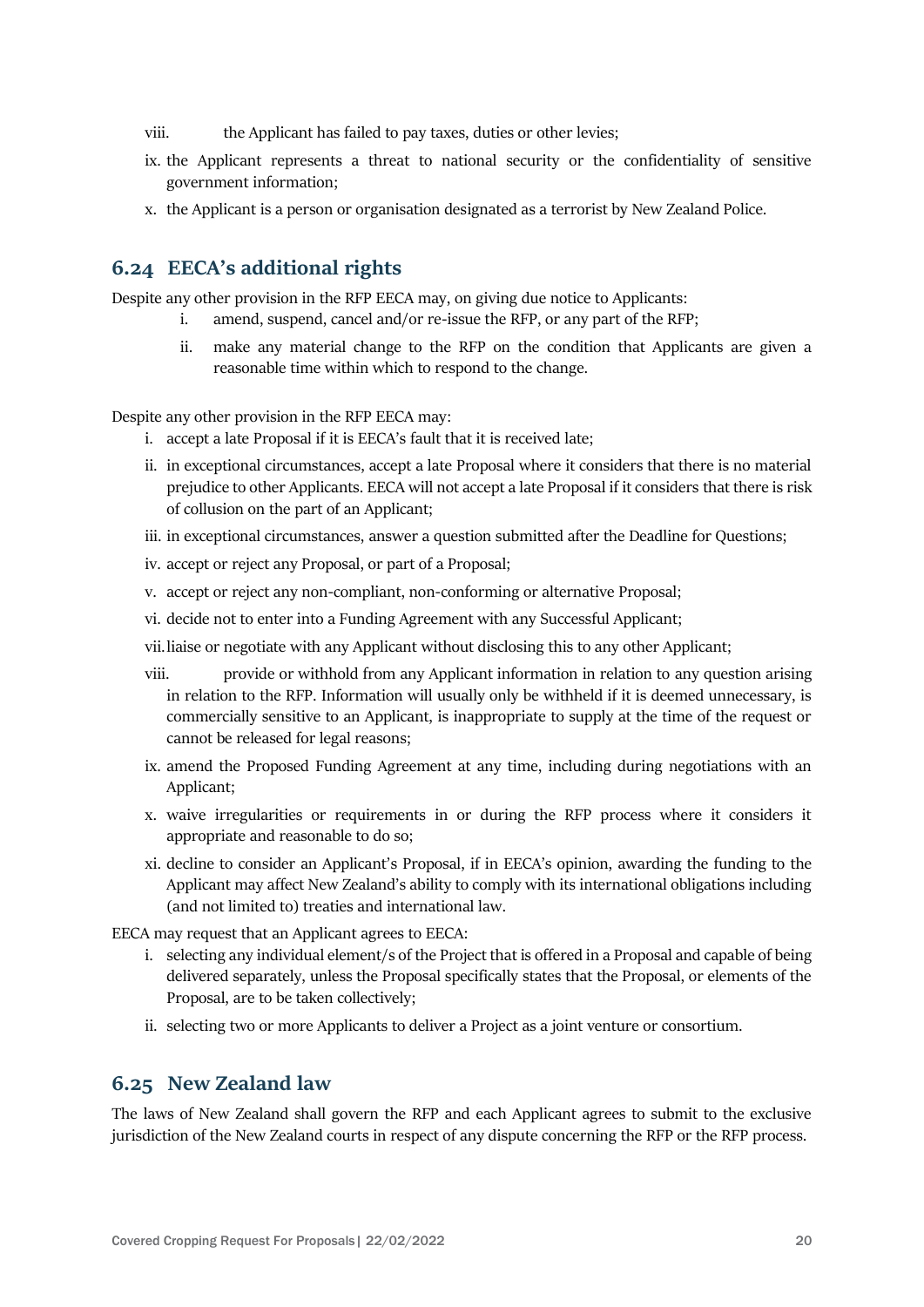# **6.26 Disclaimer**

EECA will not be liable in contract, tort, equity, or in any other way whatsoever for any direct or indirect damage, loss or cost incurred by any Applicant or any other person in respect of the RFP process.

Nothing contained or implied in the RFP, or RFP process, or any other communication by EECA to any Applicant shall be construed as legal, financial or other advice. EECA has endeavoured to ensure the integrity of such information. However, it has not been independently verified and may not be updated.

To the extent that liability cannot be excluded, the maximum aggregate liability of EECA, its agents and advisors is \$1.

# <span id="page-20-0"></span>**6.27 Precedence**

Any conflict or inconsistency in the RFP shall be resolved by giving precedence in the following descending order:

- i. Section 1;
- ii. Section 6 (RFP-Terms);
- iii. all other Sections of this RFP document;
- iv. any additional information or document provided by EECA to Applicants through EECA's Point of Contact.

If there is any conflict or inconsistency between information or documents having the same level of precedence, the later information or document will prevail.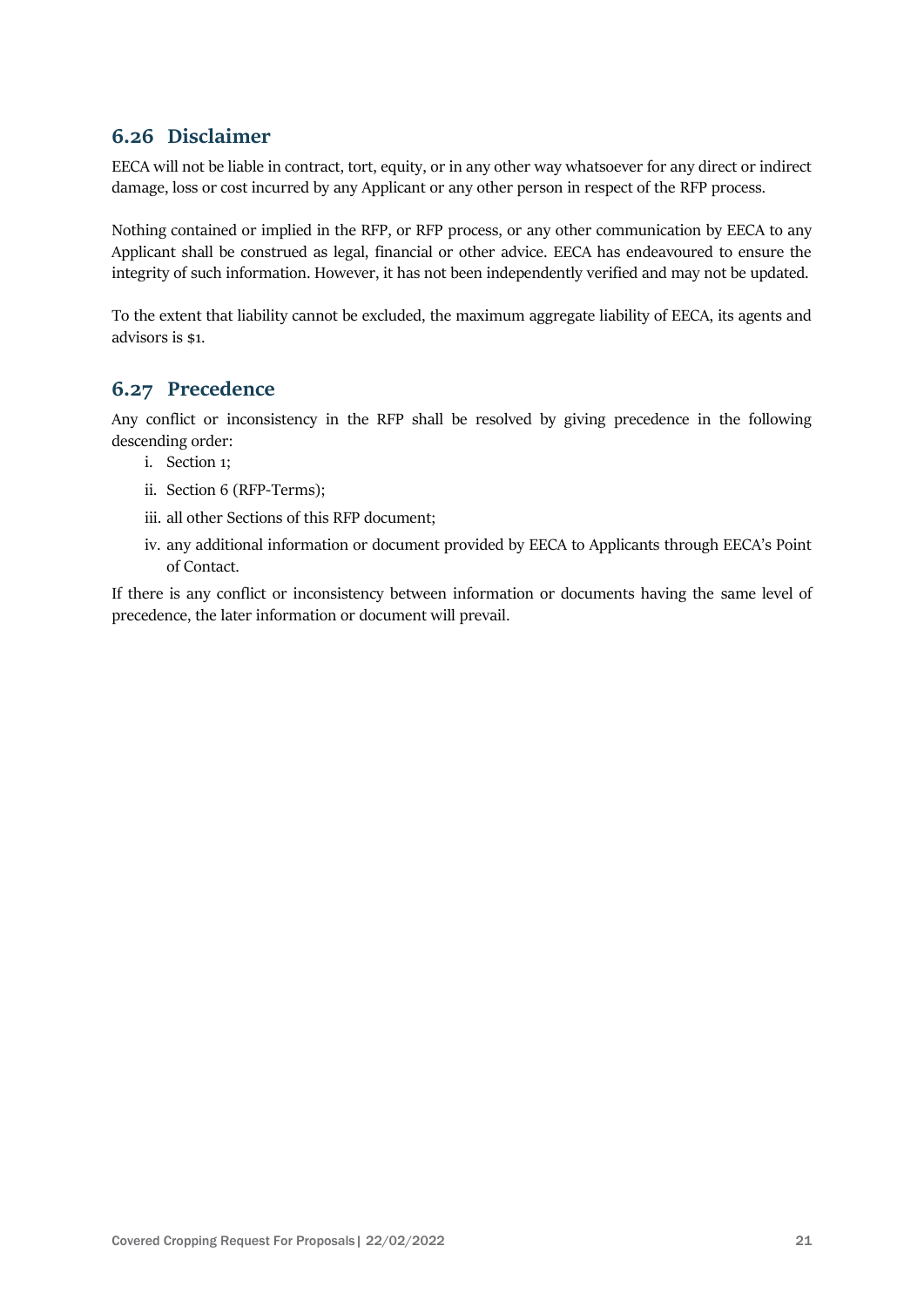# <span id="page-21-0"></span>SECTION 7: Glossary of Terms

| <b>Term</b>                        | <b>Description</b>                                                                                                                                                                                                                                                                                                             |
|------------------------------------|--------------------------------------------------------------------------------------------------------------------------------------------------------------------------------------------------------------------------------------------------------------------------------------------------------------------------------|
| Applicant                          | The eligible legal entity (or group of entities), which has submitted or is in the<br>process of submitting a Proposal to the Fund.                                                                                                                                                                                            |
| Assessment<br>Panel (the<br>Panel) | An advisory panel, comprising persons with relevant experience.                                                                                                                                                                                                                                                                |
|                                    | The Panel assesses Proposals for the Fund investment, and makes<br>recommendations to the EECA Group Manager Investment and Engagement on<br>which Proposals should receive funding.                                                                                                                                           |
| <b>Business Day</b>                | Any week day in New Zealand, excluding Saturdays, Sundays, New Zealand<br>(national) public holidays and all days from Boxing Day up to and including the<br>day after New Year's Day.                                                                                                                                         |
| Confidential                       | Information that:                                                                                                                                                                                                                                                                                                              |
| Information                        | a. is by its nature confidential;                                                                                                                                                                                                                                                                                              |
|                                    | b. is marked by either EECA or an Applicant as 'confidential', 'commercially<br>sensitive', 'sensitive', 'in confidence', 'top secret', 'secret', classified' and/or<br>'restricted';                                                                                                                                          |
|                                    | c. is provided by EECA, an Applicant, or a third party in confidence;                                                                                                                                                                                                                                                          |
|                                    | d. EECA or an Applicant knows, or ought to know, is confidential.                                                                                                                                                                                                                                                              |
|                                    | Confidential information does not cover information that is in the public domain<br>through no fault of either EECA or an Applicant.                                                                                                                                                                                           |
| Conflict of<br>Interest            | A Conflict of Interest arises if an Applicant's personal or business interests or<br>obligations do, could, or be perceived to, conflict with its obligations to EECA<br>under the RFP. It means that the Applicant's independence, objectivity or<br>impartiality can be called into question. A Conflict of Interest may be: |
|                                    | a. actual: where the conflict currently exists;                                                                                                                                                                                                                                                                                |
|                                    | b. potential: where the conflict is about to happen or could happen, or;                                                                                                                                                                                                                                                       |
|                                    | c. perceived: where other people may reasonably think that a person is<br>compromised.                                                                                                                                                                                                                                         |
| Funding<br>Agreement               | The written agreement entered into by EECA and each Successful Applicant for the<br>delivery of the Project(s).                                                                                                                                                                                                                |
| Deadline for<br>Proposals          | The deadline that Proposals are to be submitted by the Applicant.                                                                                                                                                                                                                                                              |
| <b>GST</b>                         | The goods and services tax payable in accordance with the New Zealand Goods<br>and Services Tax Act 1985.                                                                                                                                                                                                                      |
| Intellectual<br>Property           | All intellectual property rights and interests, including copyright, trademarks,<br>designs, patents and other proprietary rights, recognised or protected by law.                                                                                                                                                             |